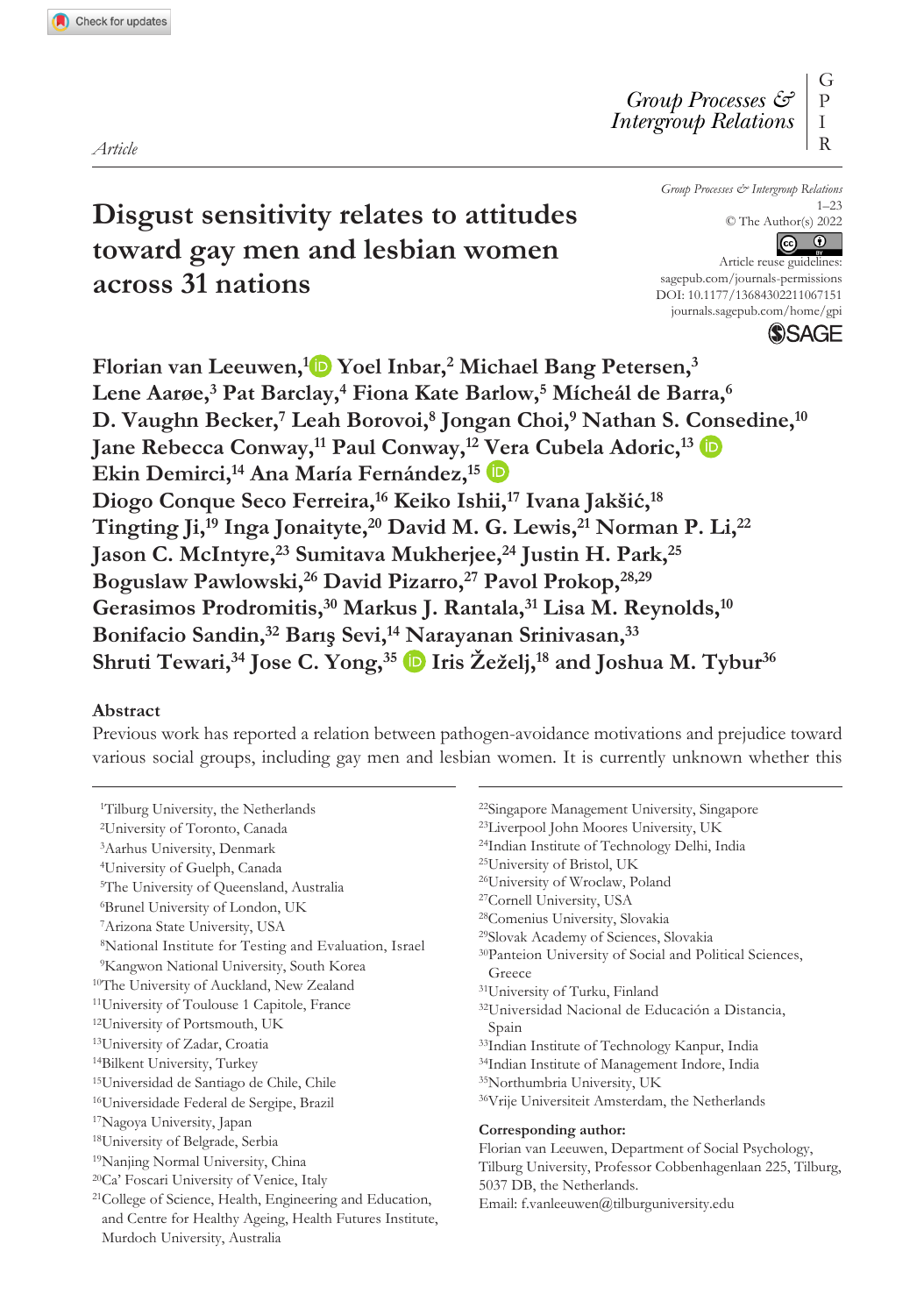association is present across cultures, or specific to North America. Analyses of survey data from adult heterosexuals (*N* = 11,200) from 31 countries showed a small relation between pathogen disgust sensitivity (an individual-difference measure of pathogen-avoidance motivations) and measures of antigay attitudes. Analyses also showed that pathogen disgust sensitivity relates not only to antipathy toward gay men and lesbians, but also to negativity toward other groups, in particular those associated with violations of traditional sexual norms (e.g., prostitutes). These results suggest that the association between pathogen-avoidance motivations and antigay attitudes is relatively stable across cultures and is a manifestation of a more general relation between pathogen-avoidance motivations and prejudice towards groups associated with sexual norm violations.

#### **Keywords**

disgust sensitivity, emotion, pathogens, prejudice, sex

Paper received 4 December 2020; revised version accepted 26 November 2021.

Pathogens have wreaked havoc on multicellular organisms for millions of years. One result of this recurring challenge is the evolution of the innate and adaptive immune systems, which attack pathogens that have entered the body (e.g., Kimbrell & Beutler, 2001). Humans, like some other animals, have also evolved behavioral adaptations that mitigate pathogen threats, a so-called behavioral immune system (Ackerman et al., 2018; Lieberman & Patrick, 2018; Murray & Schaller, 2016; Schaller & Park, 2011). The behavioral immune system outputs various behaviors and attitudes that motivate pathogen avoidance. Proposed effects of the behavioral immune system include inferences of contamination (Apicella et al., 2018), specialized memory for pathogen threats (Fernandes et al., 2017), preferences for monogamous mating (Murray et al., 2013), and avoidance of individuals who appear contagious (Kurzban & Leary, 2001).

Many of the proposed outputs of the behavioral immune system involve prejudices, including those directed toward immigrants (Aarøe et al., 2017; Faulkner et al., 2004), homeless people (Clifford & Piston, 2017), obese individuals (Lieberman et al., 2012; van Leeuwen et al., 2015), individuals with physical deformities (Ryan et al., 2012), unfamiliar individuals (Aarøe et al., 2016), and, pertinent to this article, gay men and lesbian women (Crawford et al., 2014; Pirlott & Cook, 2018; Terrizzi et al., 2010). The fact that prejudices toward gay men and lesbian women have a deep

history (Pickett, 2018) and are present across religiously and economically diverse cultures (Jäckle & Wenzelburger, 2015; Pew Research Center, 2013) suggests that these prejudices might have roots in so-called fundamental motivational systems (Kenrick et al., 2010; Neel et al., 2016), such as those for mating and pathogen avoidance.

One of the primary outputs of the behavioral immune system is disgust, an emotion that seems specialized for neutralizing pathogens (Curtis et al., 2011; Lieberman et al., 2018; Oaten et al., 2009; Tybur et al., 2013). Disgust is triggered by the smells, textures, and colors that reliably correlated with pathogen presence in our ancestral past—the types of cues present in infected wounds, rotting organic matter, and bodily wastes (Tybur et al., 2013). It can also be elicited by objects in the environment that have been associated with pathogen risks (e.g., toilets, foods that have been consumed shortly before bouts of nausea). Such associations can arise via individual learning or social learning, just as acquisition of information regarding physical dangers can (for an example of learning about predators, see e.g., Barrett & Broesch, 2012). Such processes could lead to the type of cross-cultural variation in disgust elicitors observed by Darwin (1872/1965). Some disgust elicitors—such as bodily wastes appear to be universal across cultures, though (Curtis & Biran, 2001).

Furthermore, individuals vary in the degree to which they experience disgust toward disgust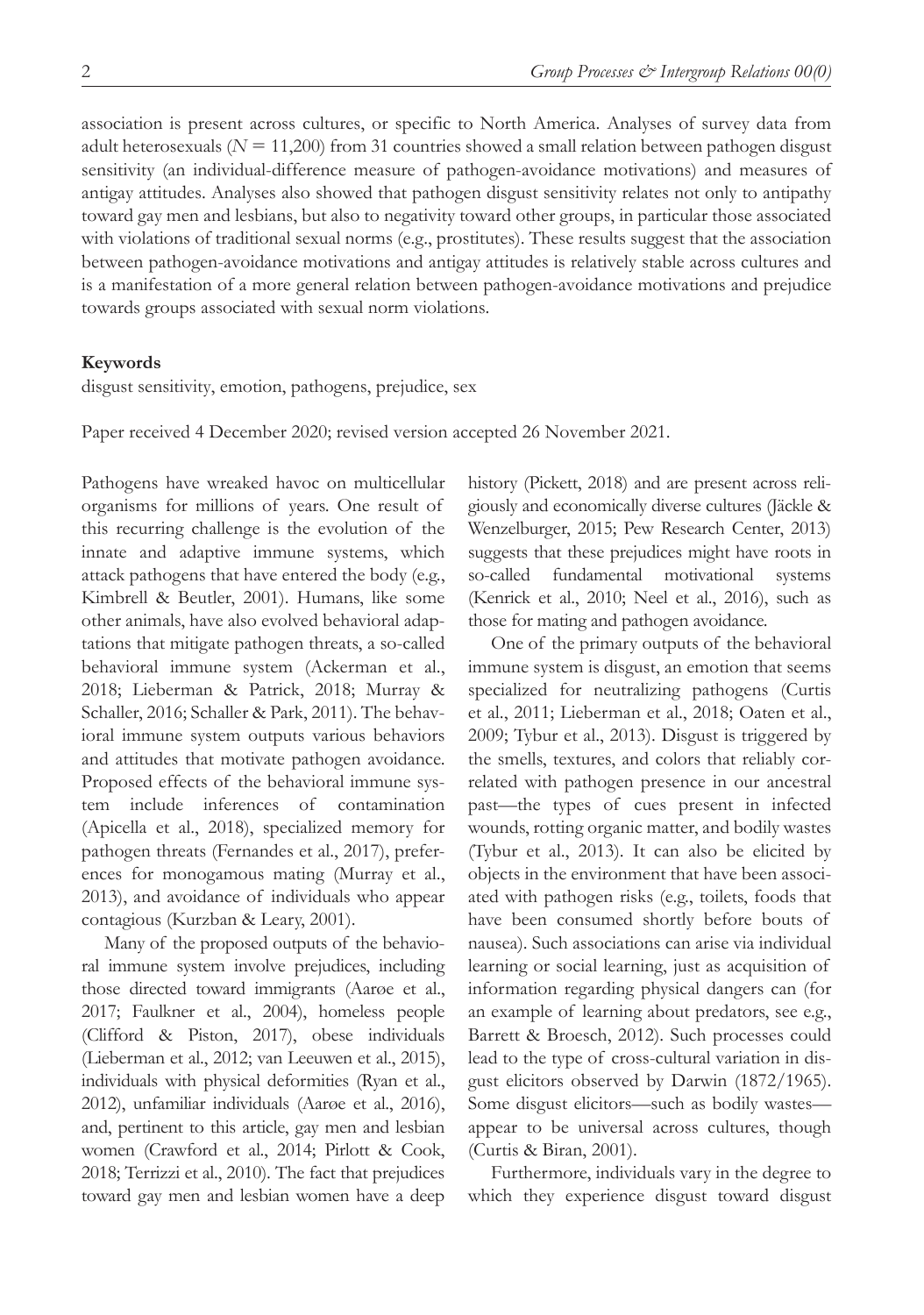elicitors. This variation, which is typically referred to as disgust sensitivity, is often interpreted as reflecting differences in motivations to avoid pathogen cues (Tybur et al., 2009). Recent work indicates that about 40% of the variation in disgust sensitivity flows from genetic differences between people, and that the remaining variance reflects environmental differences between people and measurement error (Tybur et al., 2018, 2020).

Regardless of what causes individual differences in disgust sensitivity, substantial evidence suggests that people who score higher on disgust sensitivity instruments tend to be more prejudiced toward gay men (Crawford et al., 2014; Inbar et al., 2009; Kam & Estes, 2016; Lai et al., 2014; Olatunji, 2008; Schein et al., 2016; Smith et al., 2011; Terrizzi et al., 2010, 2012). These findings align with experiments reporting that disgust inductions (e.g., with stimuli resembling a pathogen hazard, such as odor of feces or spoiled food) result in increased antigay prejudice (Cunningham et al., 2013; Dasgupta et al., 2009; Inbar et al., 2012). Other experimental evidence suggests that imagined contact with a gay man increases desires to engage in hygiene behavior (Golec de Zavala et al., 2014). Taken together, this evidence has been interpreted as supporting a relation between pathogen-avoidance motivations and prejudice towards gay men (e.g., Pirlott & Cook, 2018).

# **Reevaluating the Relation Between Disgust Sensitivity and Antigay Prejudice**

How should we interpret the relation between disgust sensitivity and antigay attitudes? One possibility is that gay men might now be associated with infectious disease because the HIV/AIDS epidemic has hit the gay community particularly hard since the 1980s (Cottrell & Neuberg, 2005; Kurzban & Leary, 2001). However, antigay prejudice long predates the 20th-century HIV epidemic (Pickett, 2018). Hence, if pathogen-avoidance motivations partially underlie long-standing and cross-culturally robust antigay sentiments, then

they likely do not do so only because of the HIV/ AIDS epidemic.

Although prejudice toward gay men and lesbian women is widespread across cultures, evidence for an association between pathogen-avoidance motivations and antigay attitudes comes almost entirely from studies that have sampled from North American populations (out of 21 relevant published studies, only three sampled from countries other than the US and Canada; see supplemental material Table S1). Thus, we do not know whether the relation between pathogen-avoidance motivations and antigay attitudes is specific to North American populations, or if it exists across a broader set of cultures. This lack of cross-cultural evidence limits our ability to interpret the relation between pathogen-avoidance motivations and antigay prejudice. If the relation is specific to particular cultures, then it plausibly derives from pathogen-avoidance motivations interacting with culturally specific factors (e.g., particular beliefs about gay men found in specific cultures). If the relation is consistent across cultures, then it more likely derives from factors that are cross-culturally stable. To address this issue, the primary goal of this research was to assess the cross-cultural variability of the association between individual differences in pathogen-avoidance motivations and antigay attitudes.

# **Pathogen Avoidance and Prejudice Across Groups**

In addition to testing whether the relation between pathogen avoidance and antigay attitudes generalizes across societies, the current study also aimed to test the extent to which it is unique to antipathy toward gay men and lesbians. These tests can help us adjudicate between existing candidate explanations for the relation between pathogen avoidance and antigay attitudes, which take four broad forms. The first explanation suggests that pathogen avoidance relates specifically to negative attitudes toward gay men. The second explanation suggests that pathogen avoidance relates to not just negative attitudes toward gay men and lesbians, but also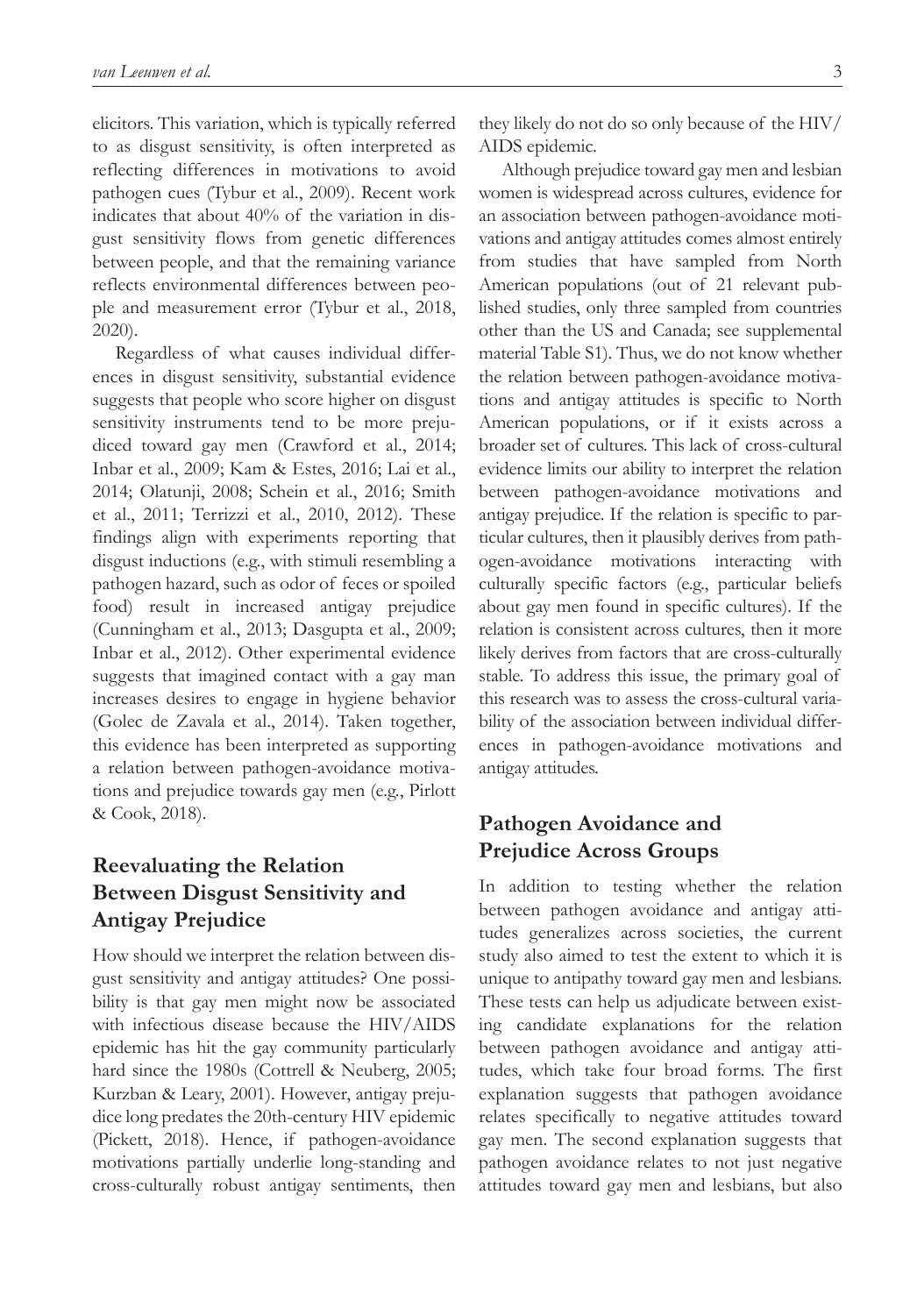toward other groups associated with violating sexual norms. The third explanation suggests that pathogen avoidance relates to negative attitudes toward outgroups in general. The fourth explanation suggests that disgust sensitivity relates to condemnation of perceived norm violations. We briefly summarize work supporting these four types of explanations.

The first explanation is based on the association between gay men and anal intercourse (Kiss et al., 2020; Morrison et al., 2019), a sexual practice that has been negatively evaluated by some religions at least since Medieval times. One possible reason for this negative evaluation was graphically described by Kiss et al. (2020, p. 678): anal intercourse "involves penetrating the rectum . . . and, thus, may be associated with feces expelled from the anus." If this association underlies the relation between disgust sensitivity and antigay prejudice, then we would expect that the relation is specific to prejudice towards gay men (who are associated with anal intercourse), but not to prejudice towards lesbian women (who are not associated with this activity).

The second explanation is based on the infection risks inherent in any sexual activities. Just like any act of eating can lead to infection (e.g., via contaminated hands or utensils or via the bacterial contamination of food), an act of sex can transmit infection. These infection costs are accepted by nearly everyone for both eating and sex given the benefits of calories and reproduction. Acts outside of those that are necessary for sustenance and reproduction carry infection costs, but they do not offer such benefits. Promiscuous sex is one example. And, indeed, some evidence suggests that more pathogen-avoidant individuals are more avoidant of promiscuous sex (Murray et al., 2013; Schaller & Murray, 2008). Other sex acts that depart from intercourse with a pair-bonded partner might similarly be interpreted by the behavioral immune system as pathogen risks that do not have offsetting reproductive benefits. Based on this reasoning, more pathogen-avoidant individuals might not only constrain their own

sexual behaviors, but also condemn others who depart from monogamous heterosexual activities, for three (not mutually exclusive) reasons. First, individuals who engage in promiscuous sex might pose infection risks to others—even to those who do not engage in promiscuous sex. Hence, more pathogen-avoidant individuals might discourage others from engaging in such behaviors for direct pathogen-avoidance purposes (Bauch & McElreath, 2016; Crawford et al., 2014). Second, traditional norms (e.g., relating to religious ceremonies, greeting and hygiene rituals, food preparation, and sexual behavior) might evolve to provide protection against infectious disease (Murray et al., 2011; van Leeuwen et al., 2012). More pathogenavoidant individuals might thus be more adherent to traditional norms, and also condemn others for not following traditional norms, including monogamous heterosexuality. Consistent with this perspective, pathogenavoidance motives relate to traditionalism more strongly than other dimensions of ideology (Tybur et al., 2016), and antigay prejudice relates strongly to traditionalism (Duckitt et al., 2010) and especially to endorsement of traditional gender norms (Bettinsoli et al., 2019). Third, people who restrict themselves to heterosexual monogamy might pay particularly high costs in the event of cuckoldry (for men) and partner loss (for women). That is, fathers who invest heavily in one partner incur more costs from cuckoldry than those who seek multiple partners, and women who rely heavily on a single partner incur greater losses when abandoned (Pinsof & Haselton, 2016). Consequently, individuals invested in heterosexual monogamy might endorse rules that punish individuals for departing from heterosexual monogamy. This possibility also would align with a relation between individual pathogen-avoidance motives and condemnation of departures from heterosexual monogamy (Billingsley et al., 2018; Tybur et al., 2015).

Some evidence is consistent with these proposals. In North American populations, gay men and lesbian women are stereotyped as departing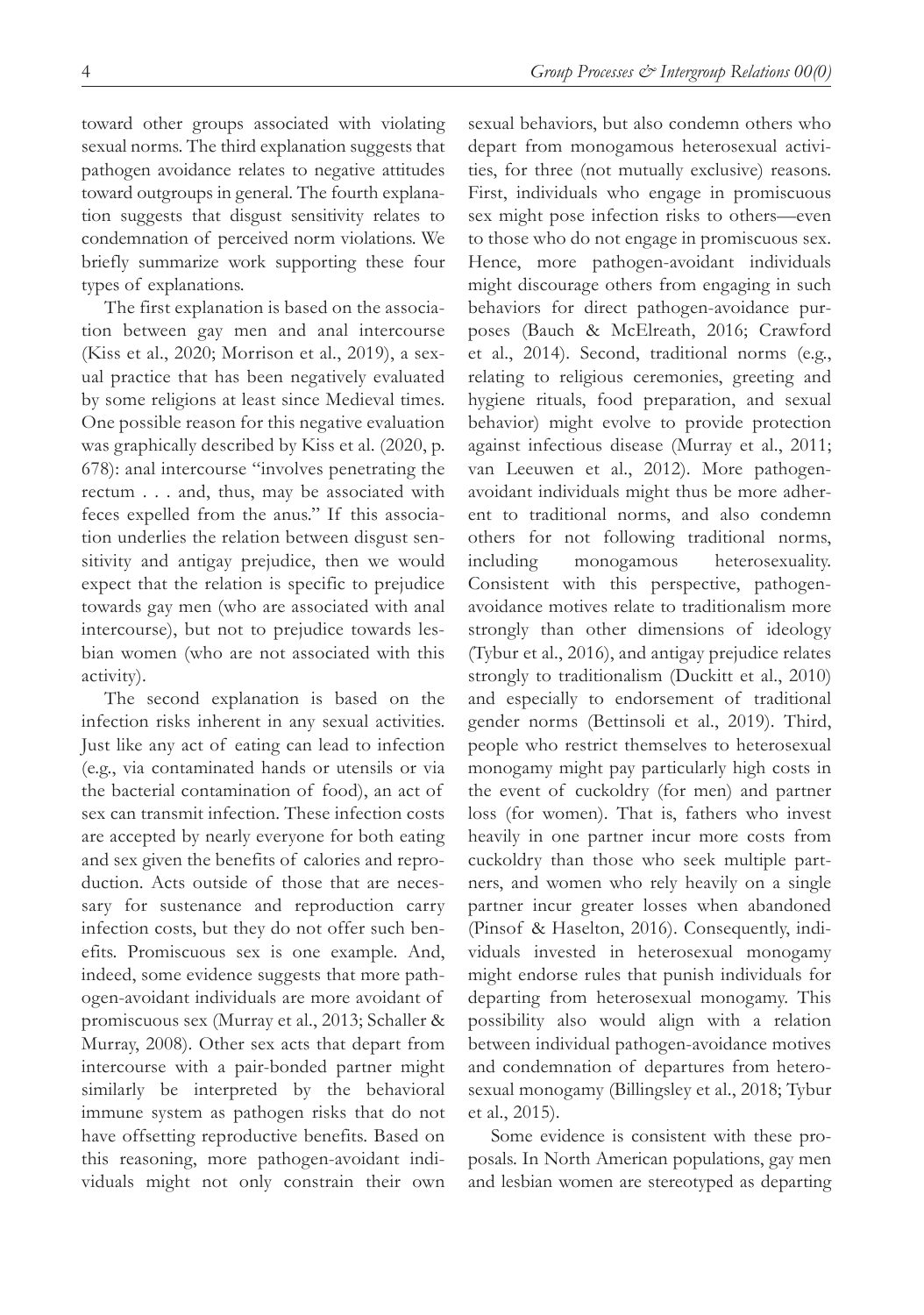from traditional norms of monogamy; indeed, they are perceived as promiscuous or hyper-sexual (Geiger et al., 2006; Pinsof & Haselton, 2016; Ross, 2002). This perception of gay men and lesbian women as violating or threatening sexually monogamous norms seems to underlie antigay prejudice among Americans (Pinsof & Haselton, 2016). However, little evidence—and no evidence from populations outside of North America speaks to the prediction that pathogen-avoidance motivations relate to prejudice toward groups associated with sexual norm violations. Out of the 21 published studies with measures of antigay attitudes and pathogen-avoidance motivations (see Table S1), only three included measures of prejudice toward other groups that violate sexual norms, and all used U.S. samples. Crawford et al. (2014) reported that disgust sensitivity relates to negative attitudes toward groups that violate traditional sexual norms (e.g., gays and lesbians, sexually active people, prochoice activists) and to positive attitudes toward groups that uphold traditional sexual norms (e.g., prolife activists, evangelicals). Findings of the two other studies were equivocal. One showed that disgust sensitivity was similarly correlated with prejudice toward individuals with a bisexual orientation, gay men, and lesbian women (Terrizzi et al., 2012). The other suggested that the relation between disgust sensitivity and antigay attitudes is at least partially independent from sexually conservative attitudes (Olatunji, 2008).

The third category of explanations focuses on a broader relation between pathogen-avoidance motives and prejudice. So-called outgroup-avoidance perspectives propose that outgroup members are adapted to and carry pathogens endemic to their ecologies of origin, and are consequently a greater pathogen threat than ingroup members. Hence, individuals who are more pathogen avoidant adopt more socially conservative attitudes, which motivate avoidance of interactions with outgroups (Faulkner et al., 2004; Fincher & Thornhill, 2012; Terrizzi et al., 2010). Recent work has cast doubt upon foreign ecological origin underlying relations between disgust sensitivity and intergroup prejudices (Ji et al., 2019; Karinen et al., 2019; Tybur et al., 2016; van Leeuwen & Petersen, 2018) and suggested that the inclination to associate foreigners with pathogen threats could be a byproduct of general hyper-vigilance against unfamiliar others (Aarøe et al., 2016, 2017). However, little evidence speaks to whether the relation between pathogen avoidance and antigay attitudes can be accounted for by prejudice toward outgroups in general.

The fourth explanation focuses on the relation between disgust sensitivity and moral condemnation. Evidence suggests that disgust sensitivity relates to condemnation of nonsexual norm violations (e.g., those related to harm and fairness). For example, disgust toward pathogen cues correlates with disgust toward moral violations (Tybur et al., 2009) and with objections to both violations of conventions and violations of broad moral norms (Chapman & Anderson, 2014; Karinen & Chapman, 2019). If the relation between pathogen avoidance and antigay prejudice reflects this type of process, then disgust sensitivity should also relate to prejudice toward groups that are perceived to violate nonsexual norms.

## **Overview of Current Study**

The primary goal of the current study was to reassess the relation between pathogen-avoidance motives and antigay attitudes in a large cross-cultural sample. To do so, we performed analyses to answer two related questions: (a) Does disgust sensitivity relate to antigay attitudes? (b) How variable is the relation between disgust sensitivity and antigay attitudes across countries? If the relation between disgust sensitivity and antigay prejudice is relatively stable across countries, then we can better understand that relation by testing whether it is specific to antigay prejudice, generalizes to other outgroups associated with sexual norm violations, or generalizes to outgroups associated with cooperative norm violations. Doing so was the secondary goal of this study. To address this secondary goal, we performed analyses to answer the question: How specific is the relation between disgust sensitivity and antigay attitudes?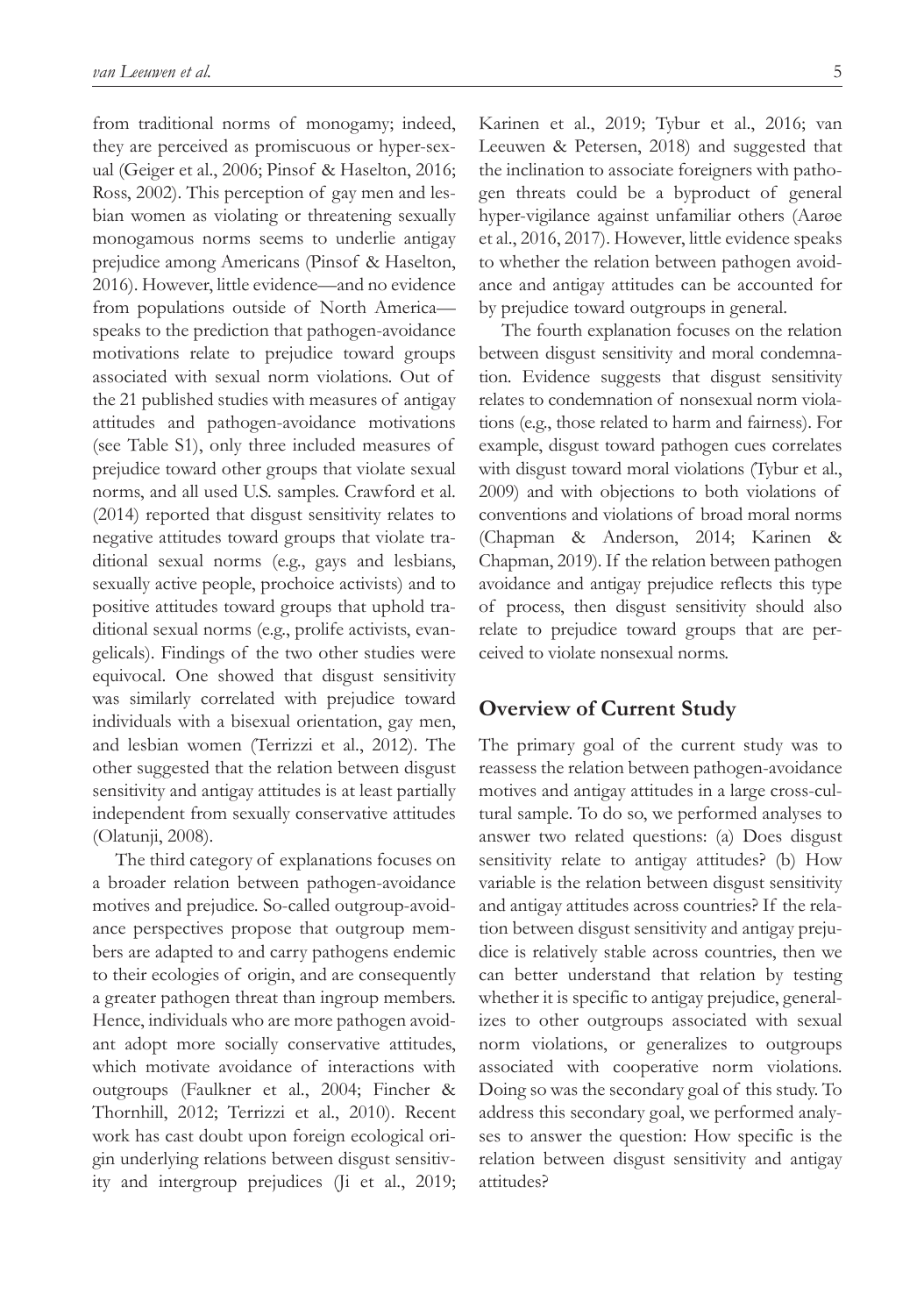## **Method**

We analyzed a unique data set including measures of antigay attitudes and disgust sensitivity in a large sample of adult heterosexuals from 31 countries. Data were collected as part of a large cross-cultural survey (Tybur et al., 2016) that included pathogen disgust sensitivity (a measure of pathogen-avoidance motivations; Tybur et al., 2009) and multiple measures of antipathy toward gay men and lesbians as well as other groups. Surveys were administered in the official or native language in all countries except Sweden (where English fluency is high).

Existing work has uncovered multiple variables that correlate with antigay prejudice. Men express more antigay prejudice than women (Herek, 1988; Pirlott & Neuberg, 2014). Antigay prejudice is also associated with religiosity (Jäckle & Wenzelburger, 2015) and conservative political ideology (Altemeyer, 2002; Duckitt et al., 2010; Pratto et al., 1994). The survey included measures of political ideology (i.e., social dominance orientation and traditionalism), participant sex, and religiosity; hence, we were able to control for these variables.

The total sample included participants from 31 countries (those reported by Tybur et al. [2016] plus an additional sample from Italy:  $N = 360$ , 182 female, 178 male). Although 17 of 31 samples were from European countries, there was substantial variation across the samples in the level of antigay prejudice (see following lines). We analyzed only responses from adults reporting romantic interest in members of the opposite sex. After excluding 250 participants for not reporting their sex or their preferred sex for romantic partners, and an additional 620 for indicating attraction to same-sex others, the final sample included 11,200 participants (6,565 women, 4,635 men;  $M_{\text{age}} = 29.97$ ,  $SD = 12.54$ ). Recruitment occurred both on and off university campuses, with different sites following different recruitment strategies. Further details of the samples and method are described in Tybur et al. (2016). The final sample size provided excellent power. Assuming  $\rho = .10$  and with  $\alpha = .05$ ,  $N =$ 11,200 yields a power  $> 0.99$  to observe a significant correlation.

# *Measures of Antigay Attitudes*

Two questions asked participants about relevant policy attitudes: "Should homosexuals have the exact same marriage rights as heterosexuals?" and "Should society accept homosexuality?" (answer options: *no, yes*; Pew Research Center, 2013).1 For both items, we coded responses so that higher values reflected opposition to gay and lesbian sexual orientation (no  $= 1$ , yes  $= 0$ ). Responses to these items were strongly correlated ( $\phi = .63$ ). There was substantial cross-national variation in the responses to these items (see Figure 1). For example, approval of both gay marriage and sexual orientation was below 50% in the samples of four countries (Slovakia, Bosnia and Herzegovina, Poland, India), while it was above 90% in the samples of five countries (Argentina, Spain, United Kingdom, Denmark, the Netherlands, Sweden).

We had initially planned on including the Attitudes Toward Lesbians and Gay Men Scale (Herek, 1988) to gather a finer-grain assessment of sentiments toward gay men and lesbians. However, ethical review concluded that instrument content (e.g., "Male homosexuality is a perversion," "I think male homosexuals are disgusting") would be offensive to many participants. We instead assessed attitudes toward gay men and lesbian women using feeling thermometers, which are widely used to study prejudice. Similar single-item measures of attitudes toward groups are ubiquitous in the prejudice literature (Correll et al., 2010), and have been used in crossnational studies about antigay prejudice (e.g., Bettinsoli et al., 2019). Responses to feeling thermometers for gay men and lesbian women have been found to correlate strongly with attitudes towards gay men (*r* = .83) and lesbian women (*r* = .82) as measured with the 10-item version of the Attitudes Toward Lesbians and Gay Men Scale (Siebert et al., 2014). For each target group, participants indicated their feelings on a scale from 0 to  $100 (0 = \text{cold}, 50 = \text{neutral}, 100 = \text{warm}$ ). Scores on these items were reversed so that higher values indicated greater antipathy. Two social categories referred to gay or lesbian sexual orientation (gay men, lesbian women). Two social categories were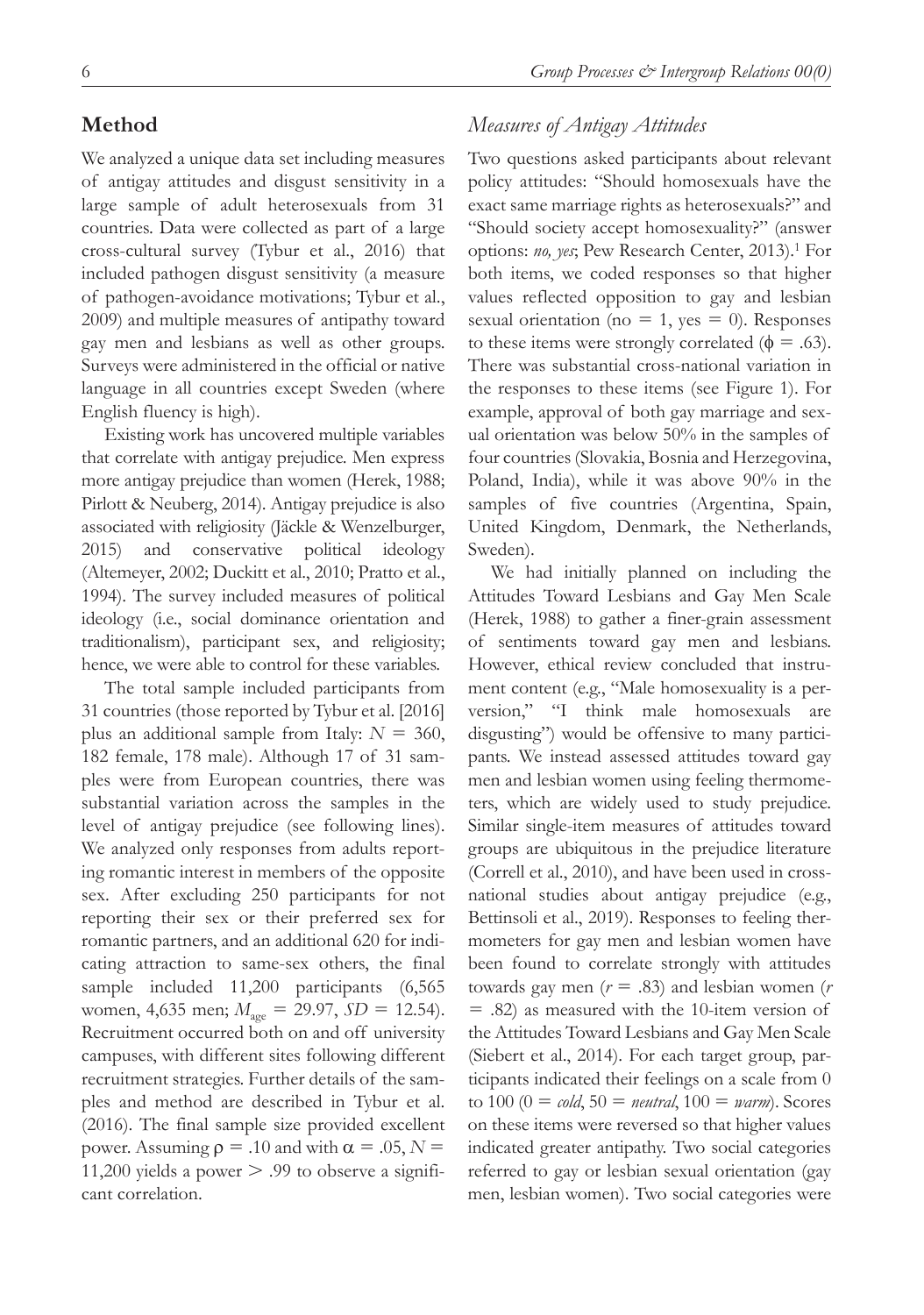

**Figure 1.** Opposition to gay marriage and gay and lesbian sexual orientation across the 31 samples.

*Note*. Countries are ordered by the proportion that was favorable towards gay and lesbian sexual orientation. Samples were not nationally representative, and sampling differed across countries. Recruitment occurred both on and off university campuses, with some samples recruited from university populations, some samples recruited from nonuniversity populations, and some recruited from both populations.

associated with sexual promiscuity—but not sexual orientation (prostitutes, sexually promiscuous people). And four categories were not characterized by sexual behavior (lawyers, politicians, farmers, and atheists). Two of these categories—lawyers and politicians—are associated with cooperative norm violations. A 2019 Gallup survey of

Americans found that only 22% of participants rated lawyers as high or very high in terms of honesty and ethical standards, and only 13% of participants rated senators as high or very high on the same scale (Gallup, 2019). Data from the European Social Survey (Round 7; see [http://](http://nesstar.ess.nsd.uib.no/) [nesstar.ess.nsd.uib.no/\)](http://nesstar.ess.nsd.uib.no/) show that in most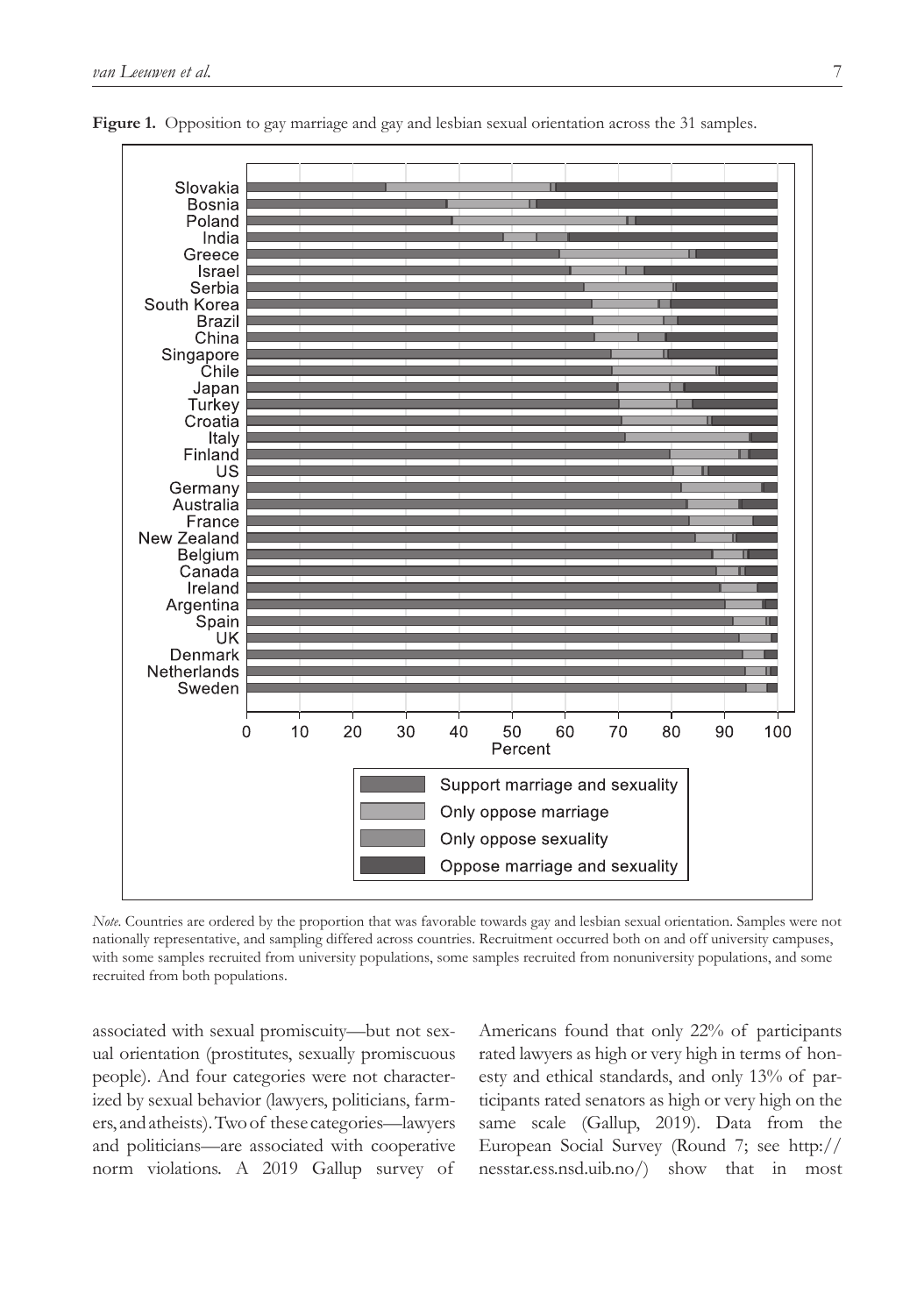European countries, politicians are perceived as less trustworthy than the police. In some societies, atheists are also perceived as untrustworthy (Gervais, 2013). (For correlations between the feeling thermometers, see Table S2.)

### *Pathogen-Avoidance Motives*

The survey also included the seven pathogen disgust items from the Three-Domain Disgust Scale  $(\alpha = .75;$  Tybur et al., 2009). Participants indicated how disgusting they find the activity described in the item (e.g., "Accidentally touching a person's bloody cut";  $0 =$  *not at all disgusting*,  $6 =$ *extremely disgusting*). The sexual and moral domains of the Three-Domain Disgust Scale were omitted for two reasons. First, given the large scale of data collection and recruitment from community samples, we aimed to keep the survey as brief as possible. Second, collaborators from multiple countries voiced concerns that the sexual disgust items would offend participants.

## *Ideology and Religiosity*

The survey also included measures of traditionalism from the Authoritarianism-Conservatism-Traditionalism scale (six items,  $\alpha = .77$ ; Duckitt et al., 2010), and social dominance orientation from the Short Social Dominance Orientation scale (four items,  $\alpha = .60$ ; Pratto et al., 2013). For traditionalism, participants indicated agreement  $(0 = \text{strongly disagree}, 6 = \text{strongly agree})$  with statements about traditional ways of conduct (e.g., "The 'old fashioned ways' and 'old fashioned values' still show the best way to live"). For social dominance orientation, participants indicated agreement  $(0 =$  *extremely oppose*,  $6 =$ *extremely favor*) with items about hierarchical intergroup relations (e.g., "Superior groups should dominate inferior groups").

The survey contained four items about religious beliefs and practices: "I believe faith in God is important for morality," "Religion is very important to my life," and "I pray at least once per day" (answer options for these three items: *no, yes*; Pew Research Center, 2013). The fourth item asked participants to indicate which label best described their religion (answer options: *Buddhist, Christian, Hindu, Jewish, Muslim, non-religious, other*). The most common response for religion was nonreligious (39.2%), followed by Christian (36.4%), Muslim (7.4%), other  $(6.0\%)$ , Hindu  $(4.0\%)$ , Buddhist (3.9%), and Jewish (3%). The survey also included questions about age, sex, and sexual orientation. We used responses to the latter two questions to classify participants as gay (i.e., men who are more attracted to men) or lesbian (women who are more attracted to women) versus heterosexual.

### **Results**

# *Analytic Approach*

We estimated the relation between disgust sensitivity and antigay attitudes by analyzing four variables: the two dichotomous items about opposition to gay marriage and gay and lesbian sexual orientation and the two feeling thermometers about gay men and lesbian women. Because the data have a nested structure, with individuals (Level 1) nested within countries (Level 2), we fit multilevel regression models. To compare the magnitude of the effects of the predictors, we scaled all predictors to range from 0 to 1. We followed standard recommendations regarding centering of predictor variables (Enders & Tofighi, 2007). Because the association of primary interest is at Level 1, all predictor variables were centered within countries.<sup>2</sup>

For the dichotomous variables measuring opposition to gay marriage and gay and lesbian sexual orientation, we estimated relations with disgust sensitivity by computing multilevel logistic regressions (using the "meqrlogit" command in Stata 15) in which individuals (Level 1) were nested within countries (Level 2). The first model regressed antigay attitudes on disgust sensitivity, age, and sex (all Level 1). Intercepts and the slope for disgust sensitivity were allowed to vary across countries (with random effects estimated using unstructured covariance matrices). Two subsequent models assessed whether the relation between disgust sensitivity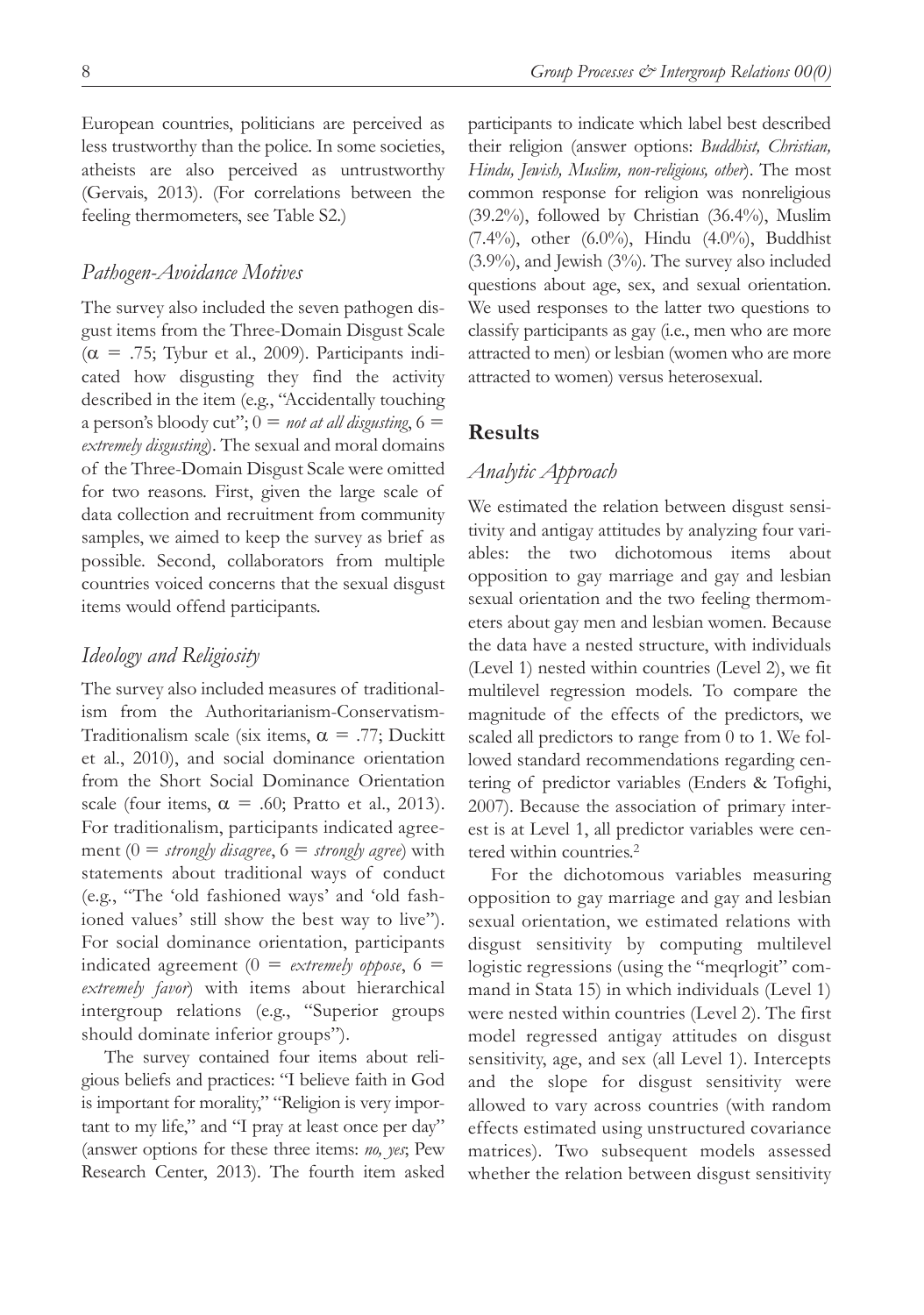and antigay prejudice could be attributed to traditionalism and social dominance orientation by including these variables as Level 1 predictors. In these models, intercepts and slopes for traditionalism and social dominance orientation were allowed to vary across countries (with random effects estimated using unstructured covariance matrices). Models with additional random slopes did not converge.

For the feeling thermometers, we estimated the relation with disgust sensitivity by computing multilevel linear regressions (using the "mixed" command in Stata 15). We computed models that predicted antipathy toward gay men and models that predicted antipathy toward lesbian women. As in the logistic regressions, we first included disgust sensitivity, age, and sex, and then added traditionalism and social dominance orientation. Intercepts and slopes were allowed to vary across countries. Random effects were estimated using an unstructured covariance matrix and, if these models did not converge, we specified an independent covariance matrix. The regression tables in the supplement indicate the type of matrix used for each model.

Subsequently, we performed analyses to assess the cross-cultural variability in the relation between disgust sensitivity and antigay attitudes, and to assess the specificity of this relation. These analyses are detailed in what follows.

# *Does Disgust Sensitivity Relate to Antigay Attitudes?*

We estimated the relation between disgust sensitivity and the four measures of antigay attitudes across all participants (see supplemental material, Tables S3–S6). Disgust sensitivity predicted opposition to gay marriage ( $b = 0.83$ ,  $p < .001$ , 95% CI [0.54, 1.12]), and opposition to gay and lesbian sexual orientation ( $b = 0.55$ ,  $p = .011$ , 95% CI [0.13, 0.98]). To illustrate the magnitude of these relations, we computed predicted probabilities across values of disgust sensitivity (see Figure 2, Panels A and B). These relations remained significant when controlling for

traditionalism and social dominance orientation (see Table S3, Model 3 and Table S4, Model 3).

Disgust sensitivity also predicted negative attitudes toward gay men ( $b = 13.15$ ,  $p < .001$ , 95% CI [9.34, 16.96]) and lesbian women ( $b = 14.86$ , *p* < .001, 95% CI [11.13, 18.58]), as measured by feeling thermometers. Figure 2 (Panels C and D) shows the predicted values for these outcomes. Again, the relation between disgust sensitivity and antigay attitudes remained when controlling for traditionalism and social dominance orientation (see Table S5, Model 3 and Table S6, Model 3).

We further ran models controlling for religiosity, religion, age, and participant sex. For each of the four outcome variables, we computed a model that controlled for religiosity, religion, and the interactions between religiosity and religion (as the effect of religiosity might differ across religions; see Table S7). These models showed that, although religiosity and religion predicted antigay attitudes independently of other variables, the relations between disgust sensitivity and antigay attitudes remained when controlling for both.

The previous analysis assumes that the slopes of disgust sensitivity are not contingent on participant age and sex. To test this assumption, we computed models that included interactions between disgust sensitivity and participant sex, and disgust sensitivity and age, for each of the four outcomes (see Table S8). Interactions with sex varied across the four outcomes. Only the relation between disgust sensitivity and antipathy toward lesbian women was moderated by participant sex, with a steeper slope for women  $(b =$ 19.31, *p* < .001, 95% CI [15.55, 23.08]) than for men (*b* = 9.12, *p* < .001, 95% CI [4.90, 13.34]). No significant interactions with age emerged.

In summary, while effects were small, disgust sensitivity related to antigay attitudes across four measures. As an alternative way of estimating the effect size of the relation, we conducted a randomeffects meta-analysis of the correlations between disgust sensitivity and antipathy towards gay men and lesbian women (see Tables S10 and S11; correlations were Fisher *z*-transformed). Because men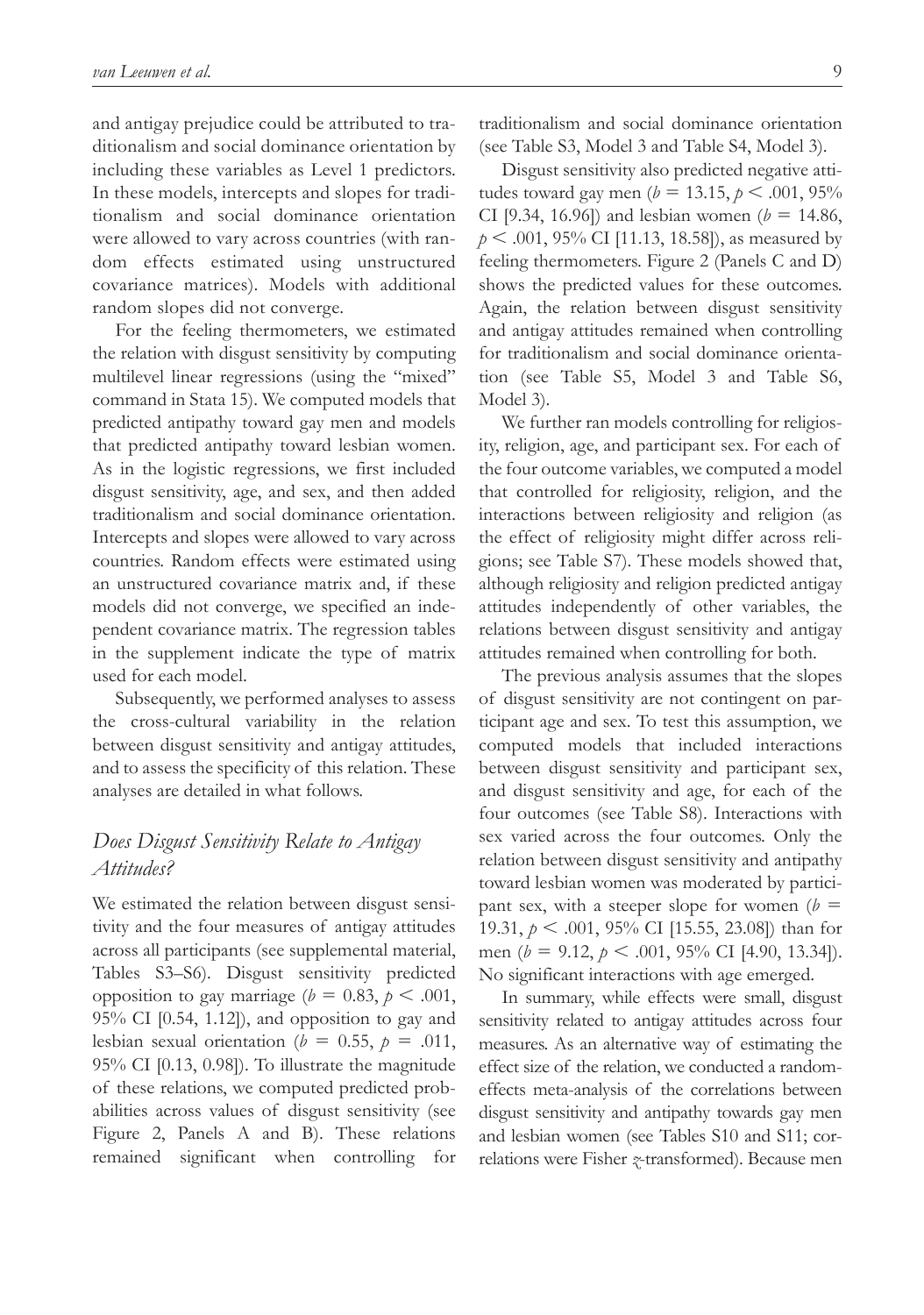

80

toward lesbian women<br> $40\quad 50\quad 60\quad 70\quad 80$ 

Antipathy t<br> $20$  30  $\prime$ 

 $\tilde{a}$ 

 $\circ$ 

 $-.5$  $-4$  $-.3$  $-2$  $-1$  $\Omega$  $\overline{1}$  $\overline{2}$ 3

**Figure 2.** Relations between disgust sensitivity and opposition to gay marriage (Panel A), opposition to gay and lesbian sexual orientation (Panel B), antipathy toward gay men (Panel C), and antipathy toward lesbian women (Panel D).

*Note*. Panels A and B show predicted probabilities (with 95% CI). Panels C and D show predicted values (with 95% CI) for the reverse-scored feeling thermometers. The analysis controlled for age and gender.

were on average less disgust sensitive ( $b = -0.39$ , 95% CI [−0.43, −0.35]), participant sex might confound the relations with disgust sensitivity. Therefore, average correlations were estimated for men and women separately. The meta-analysis revealed—for both sexes—small correlations between disgust sensitivity and antipathy toward gay men (men: *r* = .10, 95% CI [0.06, 0.13]; women:  $r = .08, 95\%$  CI [0.04, 0.11]) and lesbian women (men: *r* = .07, 95% CI [0.03, 0.10]; women: *r* = .11, 95% CI [0.08, 0.15]).

Disgust sensitivity (centered within country)

 $\overline{6}$ 

80

toward gay men<br>50 60 70  $\cdot$ 

Antipathy to<br>1 30 40

 $\overline{20}$  $\tilde{a}$ 

 $\circ$ 

 $-5.5$  $-4$  $-.3$  $-2$  $-1$  $\Omega$  $\overline{1}$  $\overline{2}$  $\mathcal{A}$ 

# *How Variable Is the Relation Between Disgust Sensitivity and Antigay Attitudes Across Countries?*

Disgust sensitivity (centered within country)

The variances of the slopes of disgust sensitivity were nonzero for each of the four outcome variables (see Model 1 in Tables S3–S6). To interpret this variation, we first evaluated the relative magnitude of the slope variance by comparing it to variance of the slopes of other predictors. We compared the variation in the slopes of disgust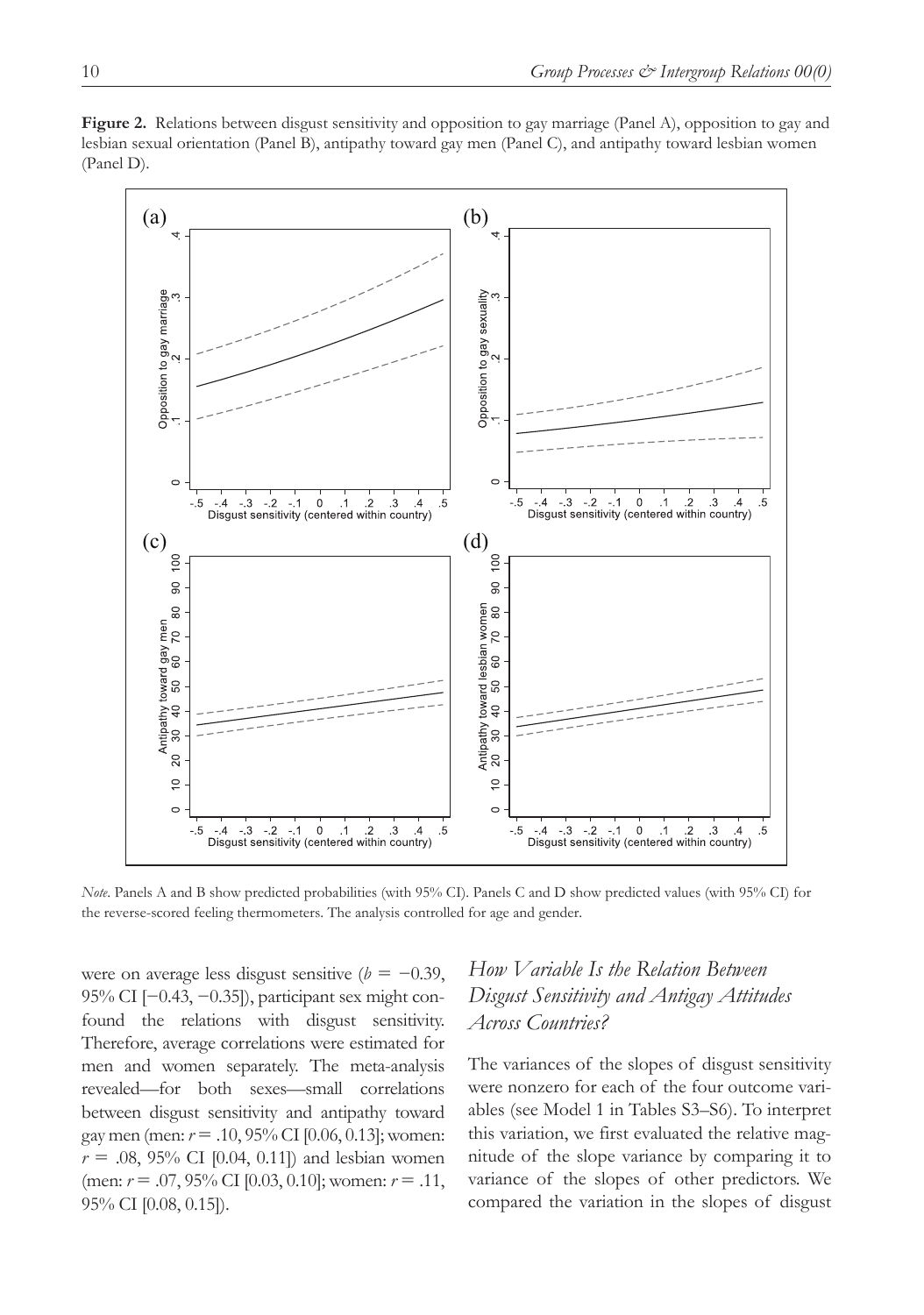**Figure 3.** Variances (with 95% CI) for the random slopes of disgust sensitivity, age, sex, social dominance orientation (SDO), and traditionalism (Tradition) when predicting antipathy toward gay men (Panel A) and lesbian women (Panel B).



*Note*. Higher values for the variance indicate that the slopes differ more across countries. Variances shown are from Model 3 in Table S5 and Model 3 in Table S6.

 $SDO = social dominance orientation$ .

sensitivity with variability in the slopes of age, sex, traditionalism, and social dominance orientation. Variance in the slope of disgust sensitivity was the second lowest among the five predictors (see Figure 3), with only the slope for participant sex varying less.

Second, we evaluated whether variance in the slopes could be attributed to cross-country differences in antigay prejudice, both as observed in each of the samples and as reflected in each

country's sexual orientation laws. To evaluate whether the variability in the slope of disgust sensitivity was related to the level of antigay prejudice in the samples of the 31 countries, we examined the slope–intercept covariance (see Model 1 in Tables S3–S6). This covariance did not differ from zero for any of the four outcome variables, indicating that the slope of disgust sensitivity did not systematically differ across samples with low and high antigay prejudice.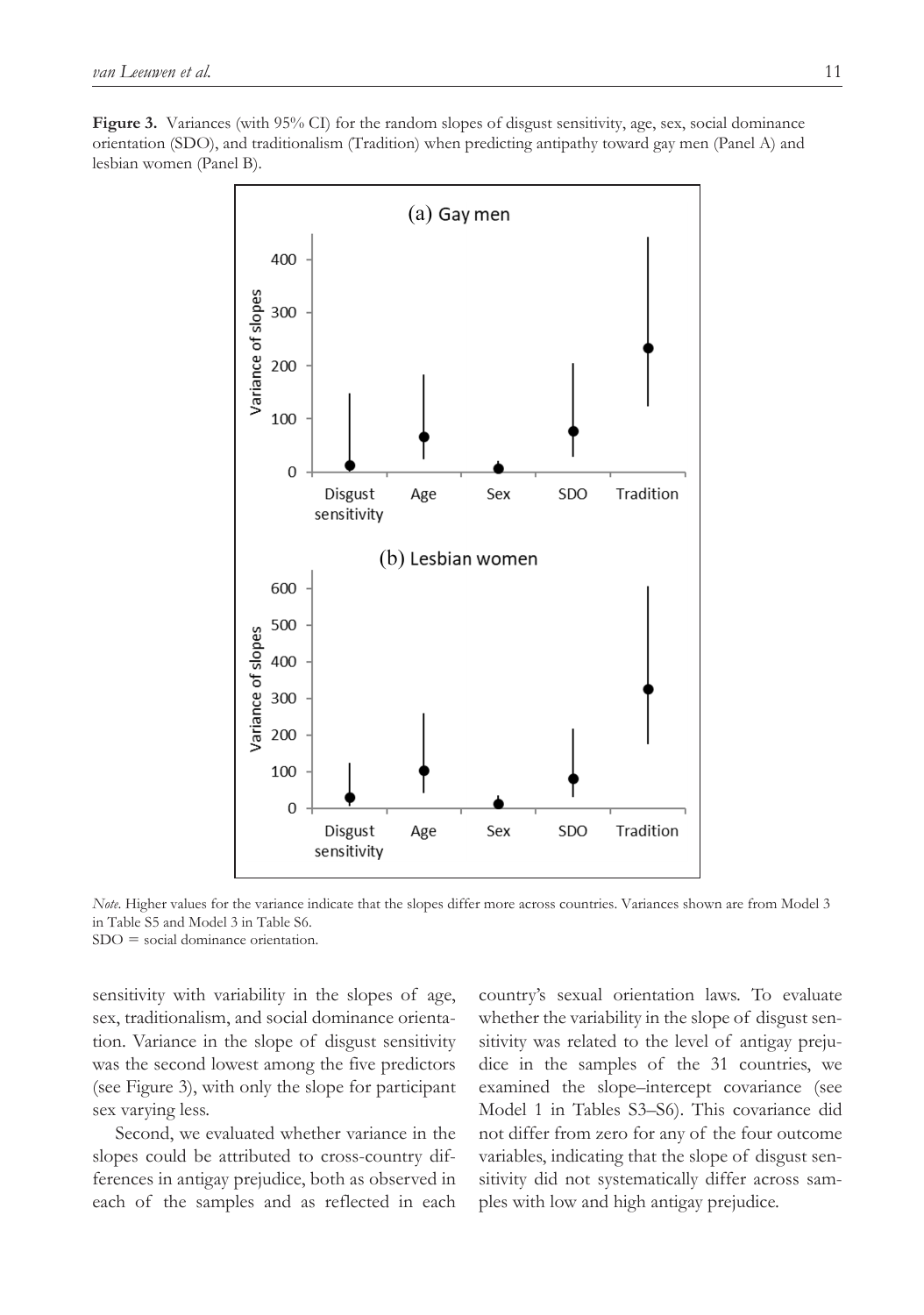We then examined whether the slope of disgust sensitivity varied as a function of antigay prejudice as reflected in national sexual orientation laws. We used the combined index of sexual orientation laws provided by Henry and Wetherell (2017), which ranges from 0 to 1 and reflects the extent to which a country has laws that allow or recognize same-sex sexual activity, same-sex relationships, same-sex marriage, adoption by same-sex couples, military service by gay men and lesbian women, and includes antidiscrimination laws that protect gay men and lesbian women. Higher values indicate less legal types of discrimination toward same-sex relations. No estimate was available for Bosnia and Herzegovina, to which we gave an estimate of 0.57 based on the approach provided by Henry and Wetherell. Across the 31 countries, values ranged from 0 to 1. To illustrate, the five lowest scores were for India (0), Singapore (0.21), Turkey (0.29), China (0.33), and South Korea (0.36). Ten countries had a score of 1 (Belgium, Canada, Denmark, Finland, France, the Netherlands, New Zealand, Spain, Sweden, and UK). As the combined index is a country-level variable, it was centered around the grand mean (following Enders & Tofighi, 2007). We computed models that included disgust sensitivity, age, participant sex, the index of sexual orientation laws, and the interaction term Disgust Sensitivity  $\times$  Sexual Orientation Laws. The interaction did not differ from zero in any of the four models (opposition to gay marriage:  $b = 0.28$ , *SE*  $= 0.49$ ,  $p = .565$ ; opposition to gay and lesbian sexual orientation:  $b = -0.52$ ,  $SE = 0.61$ ,  $p =$ .398; antipathy toward gay men: *b* = −6.22, *SE* = 6.85,  $p = .364$ ; antipathy toward lesbian women: *b* = −3.07, *SE* = 6.69, *p* = .646). Hence, the slope of disgust sensitivity did not vary across countries as a function of their sexual orientation laws.

These analyses showed that variance in the slopes of disgust sensitivity was relatively small and could not be attributed to cross-country differences in antigay prejudice. They also indicated that the relation between disgust sensitivity and antigay prejudice was on average small. We therefore examined whether the slope of disgust sensitivity differed across cultural regions with sufficient participants to reliably observe a small

correlation. The meta-analysis estimated that the average correlation was near .1. With  $\rho = .10$ , at least 783 participants per sample would be required for sufficient power (.80). Only two countries had a sample size that satisfied this criterion. Because most samples of individual countries were underpowered, we categorized countries in cultural regions so that each region had more than 1,000 participants. We estimated the slope of disgust sensitivity for six regions: British and culturally related nations (USA, Canada, United Kingdom, Ireland, Australia, New Zealand), Western Europe and Scandinavia (Germany, the Netherlands, Belgium, Spain, France, Italy, Denmark, Sweden, Finland), postcommunist Europe (Poland, Slovakia, Serbia, Bosnia and Herzegovina, Croatia), East Mediterranean (Greece, Turkey, Israel), Latin America (Brazil, Argentina, Chile), and Asia (China, India, Japan, South Korea, Singapore). We performed this analysis for the reverse-scored feeling thermometers (see Figure 4). In contrast with previous work (e.g., Inbar et al., 2009, 2012), disgust sensitivity was unrelated to antipathy toward gay men in the British cluster  $(b = 6.16,$ *SE* = 3.21, *p* = .056, 95% CI [−0.15, 12.46]). We tested whether the associations differed across the cultural regions by comparing all slopes with those observed in the British cluster (using dummy codes for cultural regions and including interactions of these dummies with disgust sensitivity). For antipathy toward gay men, compared to the British cluster, the relation was stronger in Eastern European countries (Disgust Sensitivity  $\times$  Eastern European:  $b = 9.32$ ,  $SE = 4.64$ ,  $p =$ .044) and Mediterranean countries (Disgust Sensitivity  $\times$  Mediterranean:  $b = 16.87$ ,  $SE =$ 4.76,  $p < .001$ ). This was also the case for antipathy toward lesbian women; the relation was stronger in Eastern European countries (Disgust Sensitivity  $\times$  Eastern European:  $b = 14.44$ , *SE*  $= 4.78$ ,  $p = .002$ ) and Mediterranean countries (Disgust Sensitivity  $\times$  Mediterranean:  $b = 14.99$ ,  $SE = 4.90$ ,  $p = .002$ ). No other comparison with the British cluster was significant. In summary, the relation between disgust sensitivity and antigay attitudes was present across multiple cultural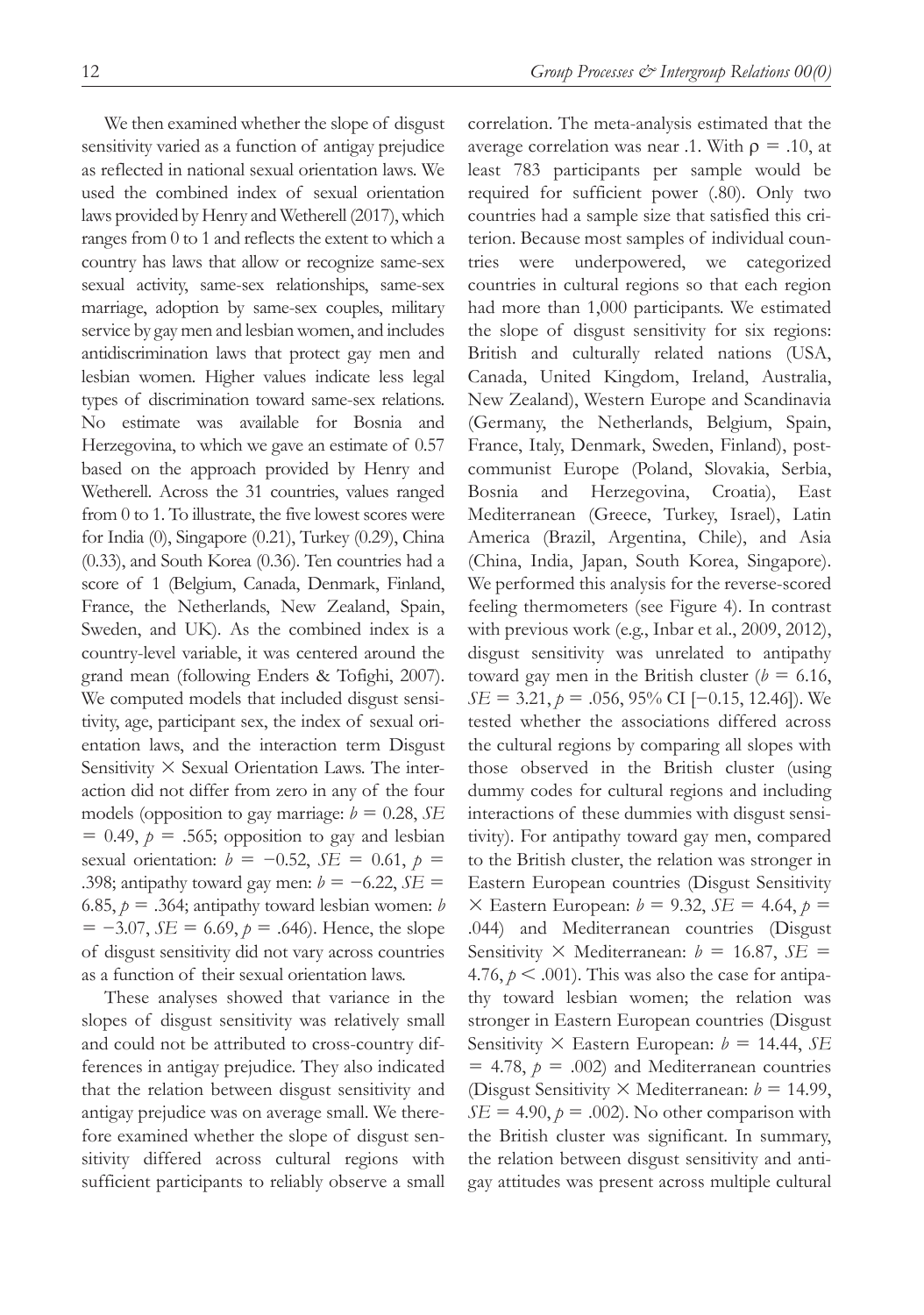**Figure 4.** Regression coefficients with 95% confidence intervals for regressing antipathy toward gay men and lesbian women on disgust sensitivity, stratified by cultural region.



*Note*. The analysis controlled for age and sex. Intercepts were allowed to vary across countries.

regions (including Eastern European, Latin American, and Asian countries) and was weakest in populations culturally related to Britain.

# *How Specific Is the Relation Between Disgust Sensitivity and Antigay Attitudes?*

Attitudes toward gay men and lesbian women were strongly correlated  $(r=.82)$ ,<sup>3</sup> and they were moderately correlated with attitudes toward atheists (*r*s = .50 and .52, respectively), prostitutes (*r*s = .40 and .46, respectively), and sexually promiscuous people ( $r = .41$  and .46, respectively). For correlations with attitudes toward farmers, lawyers, and politicians (*r*s < .20), see Table S2.

We examined the extent to which disgust sensitivity related to antipathy toward the other social groups (see Table S9 for regression models and Tables S10–S17 for correlations by country). Disgust sensitivity had relatively strong relations with antipathy toward groups associated with sexual norm violations (prostitutes:  $b = 22.64$ , 95% CI [19.96, 25.31]; sexually promiscuous people: *b* = 17.11, 95% CI [14.46, 19.76]) and relatively weak relations with antipathy toward politicians ( $b = 6.46, 95\%$  CI [2.44, 10.49]) and farmers ( $b = 6.09, 95\%$  CI [3.20, 8.98]). In terms

of magnitude of the relation, the relation for antipathy toward atheists was in between these estimates ( $b = 11.93, 95\%$  CI [7.85, 16.01]), with the CI overlapping with the CIs for sexually promiscuous people, politicians, and farmers. Disgust sensitivity had no relation with antipathy toward lawyers (*b* = −1.15, 95% CI [−3.86, 1.55]). This analysis also revealed that the relations between disgust sensitivity and attitudes toward prostitutes and sexually promiscuous individuals were stronger among women than among men.

To estimate the effect sizes of these relations, we conducted a random-effects meta-analysis (see Tables S12 and S17), which revealed that disgust sensitivity had small correlations with antipathy toward prostitutes (men:  $r = .11,95\%$  CI [0.09, 0.15]; women: *r* = .19, 95% CI [0.16, 0.22]), sexually promiscuous people (men: *r* = .08, 95% CI [0.05, 0.12]; women: *r* = .15, 95% CI [0.12, 0.18]), and atheists (*r* = .07, 95% CI [0.05, 0.10]), and had negligible correlations with antipathy toward politicians (*r* = .04, 95% CI [0.01, 0.07]) and farmers ( $r = .04, 95\%$  CI [0.01, 0.06]).

We used the KHB decomposition method (Kohler et al., 2011) to examine the extent to which antipathy toward the other social groups could account for the relation between disgust sensitivity and antipathy toward gay men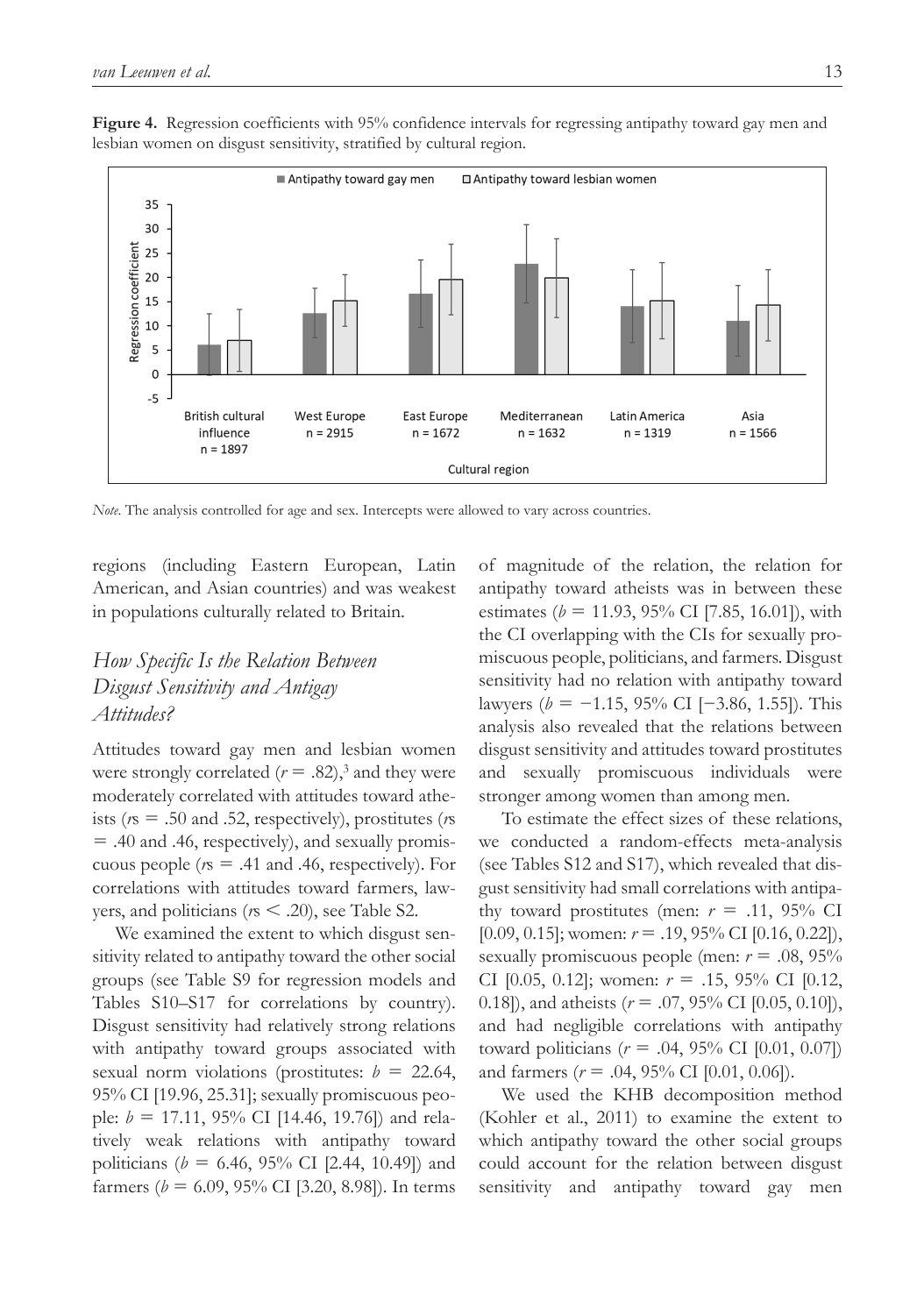

**Figure 5.** Results of decomposition analyses of the total effect of disgust sensitivity on the outcome variables antipathy toward gay men (across the full sample) and antipathy toward lesbian women (separate analyses for men and women).

*Note*. Vertical bars show the percentage of the total effect of disgust sensitivity that can be attributed to antipathy toward the other social groups (prostitutes, sexually promiscuous people, atheists, farmers, politicians, and lawyers). For antipathy toward lesbian women, in the analysis among men, more than 100% of the total effect was explained; this means that when all control variables were included, the direct effect of disgust sensitivity changed sign and became negative.

and lesbian women. This approach regresses antipathy toward gay men (or lesbian women) on disgust sensitivity, while also including antipathy toward the other social groups as predictors. The decomposition method indicates the degree to which the relation between disgust sensitivity and the outcome variable is reduced by adding each additional predictor. The logic of this decomposition analysis is as follows. If the relation between disgust sensitivity and antigay prejudice is caused by the same process that causes a relation between disgust sensitivity and prejudice toward another group, then we should find that when we control for the relation between disgust sensitivity and prejudice toward that other group, there is no longer a relation between disgust sensitivity and antigay prejudice. The benefit of the decomposition analysis is that it is easy to interpret estimates of the degree to which this is the case for multiple targets of prejudice. As this method does not support the multilevel models computed before, we performed this analysis with OLS regression models that accounted for the nested structure of the data by including the predictors (disgust

sensitivity, reverse-scored feeling thermometers, age, and participant sex) centered within countries and including dummies for all countries except one. The regression coefficients estimated in these OLS models were near those estimated in the multilevel models reported before. Figure 5 shows the results of this analysis.

Decomposition of the total correlation between disgust sensitivity and antipathy toward gay men showed that 91.94% of the relation could be attributed to antipathy toward the other social groups: prostitutes (34.95%), atheists (28.74%), sexually promiscuous people (21.44%), farmers (7.14%), politicians  $(-0.18\%)$ ,<sup>4</sup> and lawyers (−0.15%). The remaining direct effect of disgust sensitivity did not differ from zero  $(b =$ 1.02,  $p = .385, 95\%$  CI [−1.28, 3.31]).

As the results indicated that the relation between disgust sensitivity and antipathy toward lesbians differed for men and women, the decomposition was done separately for men and women. Among women, decomposition of the total correlation between disgust sensitivity and antipathy toward lesbian women showed that 83.96% of the relation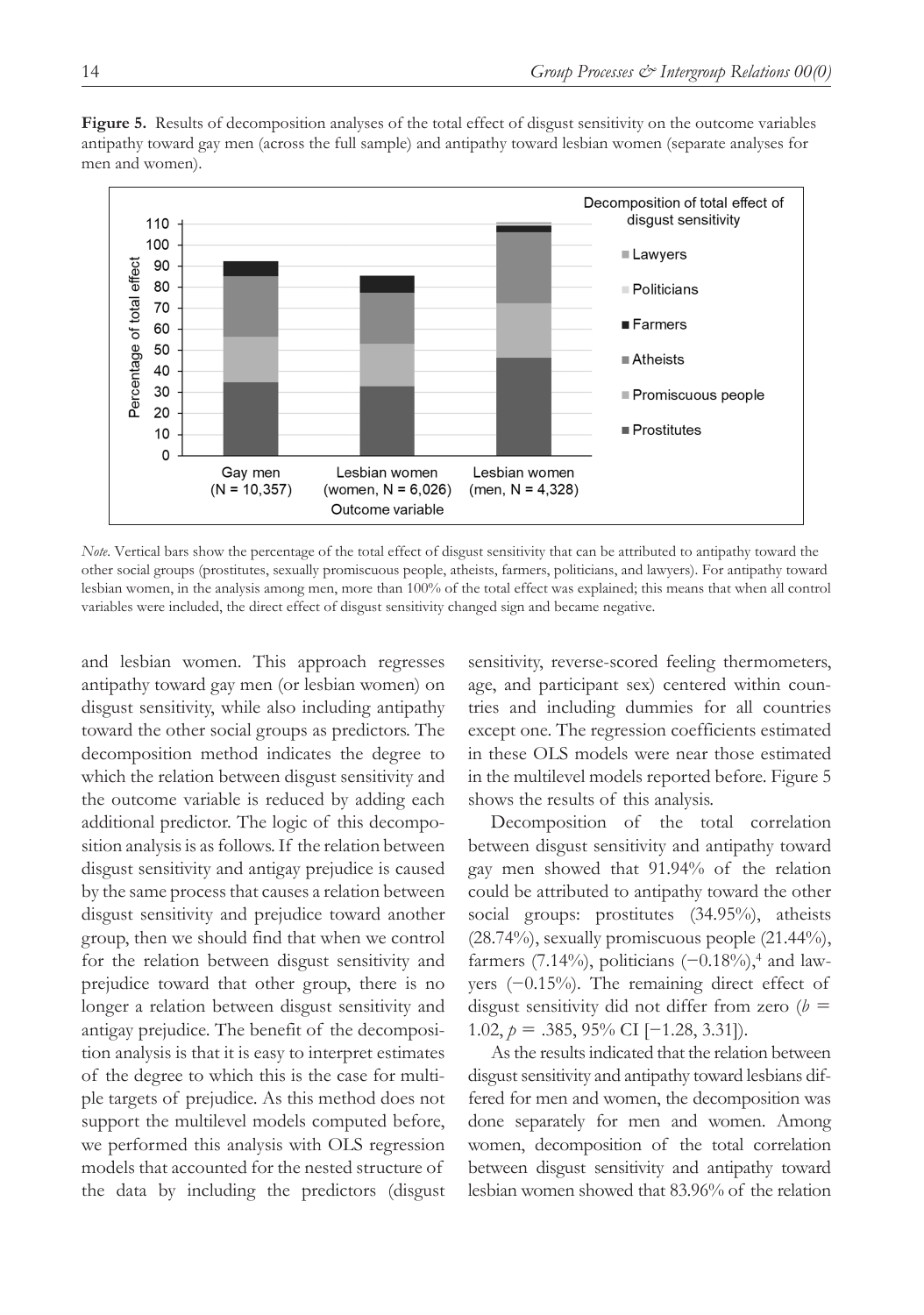could be attributed to antipathy toward the other social groups: prostitutes (32.85%), atheists  $(24.16\%)$ , sexually promiscuous people  $(20.25\%)$ , farmers (8.18%), politicians (−0.98%), and lawyers (−0.50%). The remaining direct relation with disgust sensitivity did not differ from zero ( $b = 2.93$ ,  $p$ = .062, 95% CI [−0.15, 6.00]). Among men, the total correlation could entirely (110.79%) be accounted for by antipathy toward the other social groups: prostitutes (46.51%), atheists (33.75%), sexually promiscuous people (25.78%), farmers (3.32%), politicians (0.70%), and lawyers (0.81%). The remaining direct relation with disgust sensitivity was directionally negative (hence the estimate that more than 100% of the original correlation was accounted for), and did not differ from zero (*b* = −0.97, *p* = .578, 95% CI [−4.40, 2.45]).

In summary, the decomposition analysis showed that the relation between disgust sensitivity and antipathy toward gay men and lesbian women could be fully accounted for by shared variance with attitudes toward the other social groups. Most of the relation ( $> 75\%$ ) was accounted for by shared variance with prejudice toward prostitutes, sexually promiscuous people, and atheists, and only a small part of the association  $(< 9\%)$  was accounted for by shared variance with prejudice toward farmers, politicians, and lawyers.

## *Sex Differences in Antigay Attitudes*

The previous analysis pointed to a relatively stable sex difference in antigay attitudes. We explored this sex difference. Men were more opposed to gay marriage ( $b = 0.61, 95\%$  CI [0.51, 0.71]) and gay and lesbian sexual orientation ( $b = 0.63, 95\%$ CI [0.51, 0.76]; see Tables S3–S4). Furthermore, men were more negative toward gay men  $(b =$ 15.93, 95% CI [14.22, 17.65]) and lesbian women (*b* = 6.94, 95% CI [5.02, 8.86]; see Tables S5–S6). Men were also more negative toward lawyers  $(b =$ 6.30, 95% CI [5.02, 7.59]), farmers (*b* = 3.70, 95% CI [2.59, 4.81]), and politicians  $(b = 1.53,$ 95% CI [0.06, 3.00]; see Table S9). However, it was not the case that men were more negative toward all social groups. The sex difference was

reversed for attitudes toward sexually promiscuous people (*b* = −5.08, 95% CI [−6.56, −3.60]) and prostitutes (*b* = −4.72, 95% CI [−6.37, −3.06]), with men being less negative toward these groups. The sexes did not differ on their attitudes toward atheists.

# **Discussion**

We examined the relation between pathogen avoidance and antigay attitudes in a large sample of heterosexual adults across 31 countries. Analyses showed that pathogen disgust sensitivity related to antigay attitudes measured by four variables (opposition to gay marriage, opposition to gay and lesbian sexual orientation, antipathy toward gay men, and antipathy toward lesbian women), and that these relations were small but relatively stable across countries. An analysis that explored how the relation varied across cultural regions showed that it was weakest in countries with a cultural relation to Britain. Overall, these results suggest that the relation between pathogen-avoidance motivations and antigay prejudice does not derive from factors that are particular to some countries (e.g., stereotypes about gay men specific to North American populations), but from factors that are relatively stable across the sampled countries.

Disgust sensitivity was related to both antipathy toward gay men and lesbian women, which is not consistent with the notion that the relation results from the association of gay men with anal intercourse (Kiss et al., 2020). In addition, the analysis revealed that pathogen disgust sensitivity was also related to antipathy toward other groups, in particular prostitutes, sexually promiscuous people, and atheists. A decomposition analysis showed that the relation between disgust sensitivity and antigay prejudice could be mostly accounted for by the relation between disgust sensitivity and antipathy toward these other groups. The correlation between disgust sensitivity and antigay prejudice could not be accounted for by prejudice toward politicians and lawyers, suggesting that the relation was not driven by prejudice toward groups associated with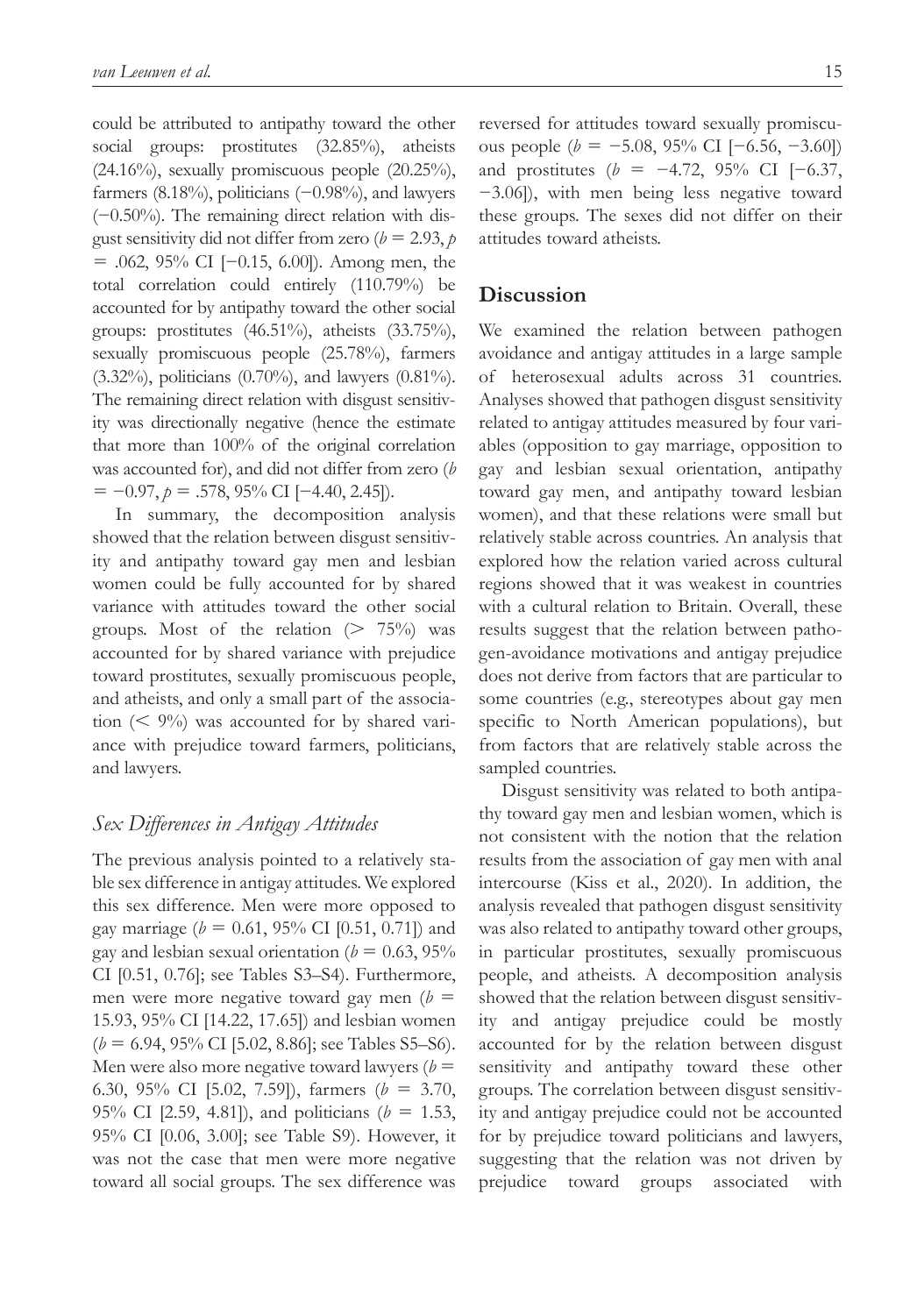violations of cooperative norms. In addition, the results were only partially consistent with the notion that disgust sensitivity relates to negative attitudes toward outgroups in general. On the one hand, pathogen disgust sensitivity related to prejudice toward all groups except lawyers. On the other hand, for the four groups that were not characterized by sexual norm violations, disgust sensitivity showed relatively small relations with prejudice, and only attitudes toward atheists could account for a substantial part of the association between disgust sensitivity and antigay prejudice. In combination with evidence that prejudice toward atheists might derive from perceptions of promiscuous sexuality (Moon et al., 2019), the current findings provide little support for the notion that pathogen-avoidance motivations relate specifically to antigay prejudice. Instead, they suggest that pathogen-avoidance motivations relate more broadly to prejudice toward groups associated with sexual norm violations (Crawford et al., 2014).

## *Limitations*

We note four limitations that should be taken into account when interpreting these results. First, the current study did not assess the degree to which participants associated gay men and lesbian women with violations of sexual, nonsexual, traditional, or religious norms. Research on opposition to gay marriage suggests that in the US, antigay attitudes vary as a function of associating gay men and lesbian women with violating sexual norms (Pinsof & Haselton, 2016, 2017). The study did, however, include measures of prejudice toward prostitutes and sexually promiscuous individuals who, by definition, depart from heterosexual monogamy. Recent work suggests that negative sentiments toward atheists might also stem from perceptions of promiscuous sexuality (see Moon et al., 2019). In addition, research has reported that sexual prejudice could result from a variety of threats (e.g., loss of status, child development; Pirlott & Cook, 2018), including perceptions of unwanted sexual interest (Pirlott & Neuberg, 2014). Future research may explore how to efficiently measure the extent to which individuals associate a target group (e.g., gay men) with this variety of threats.

Second, for some of the countries, the sampling methods resulted in samples that were more positive toward gay and lesbian sexual orientation relative to their population. For example, in the US sample, 86% of participants indicated that society should accept gay and lesbian sexual orientation, whereas a 2013 Pew survey estimated that 60% of the U.S. population felt this way (Pew Research Center, 2013). Similarly, in the Japanese sample, 79% of participants indicated that society should accept gay and lesbian sexual orientation, whereas only 54% did in the 2013 Pew survey. (That said, there was a strong nation-level correlation between estimates from the 18 nations sampled here and those obtained by Pew's representative sampling,  $r = .83$ .) Reduced variation in antigay attitudes might have attenuated relations between antigay attitudes and the predictor variables. The reduced variation in antigay attitudes may also have resulted in underestimating the cross-cultural variation in the relation between disgust sensitivity and antigay attitudes. Assuming that university communities (which were oversampled) are less variable across nations than are representative samples, the current study could have underestimated cross-cultural variation. Future studies using more ideologically diverse samples might reveal stronger associations between antigay attitudes and disgust sensitivity, and more crosscultural variation in this relation.

Third, because the study was designed for data collection with a large and culturally diverse sample, it used a small number of self-report items that might be vulnerable to self-presentation biases. Further, attitudes toward each group were measured with single-item feeling thermometers. Although feeling thermometers are widely used measures of prejudice, single-item measures likely have lower reliability than multi-item measures. This low reliability is likely to have attenuated the observed effect sizes. In addition, the study included only four feeling thermometers for groups not characterized by sexual behavior.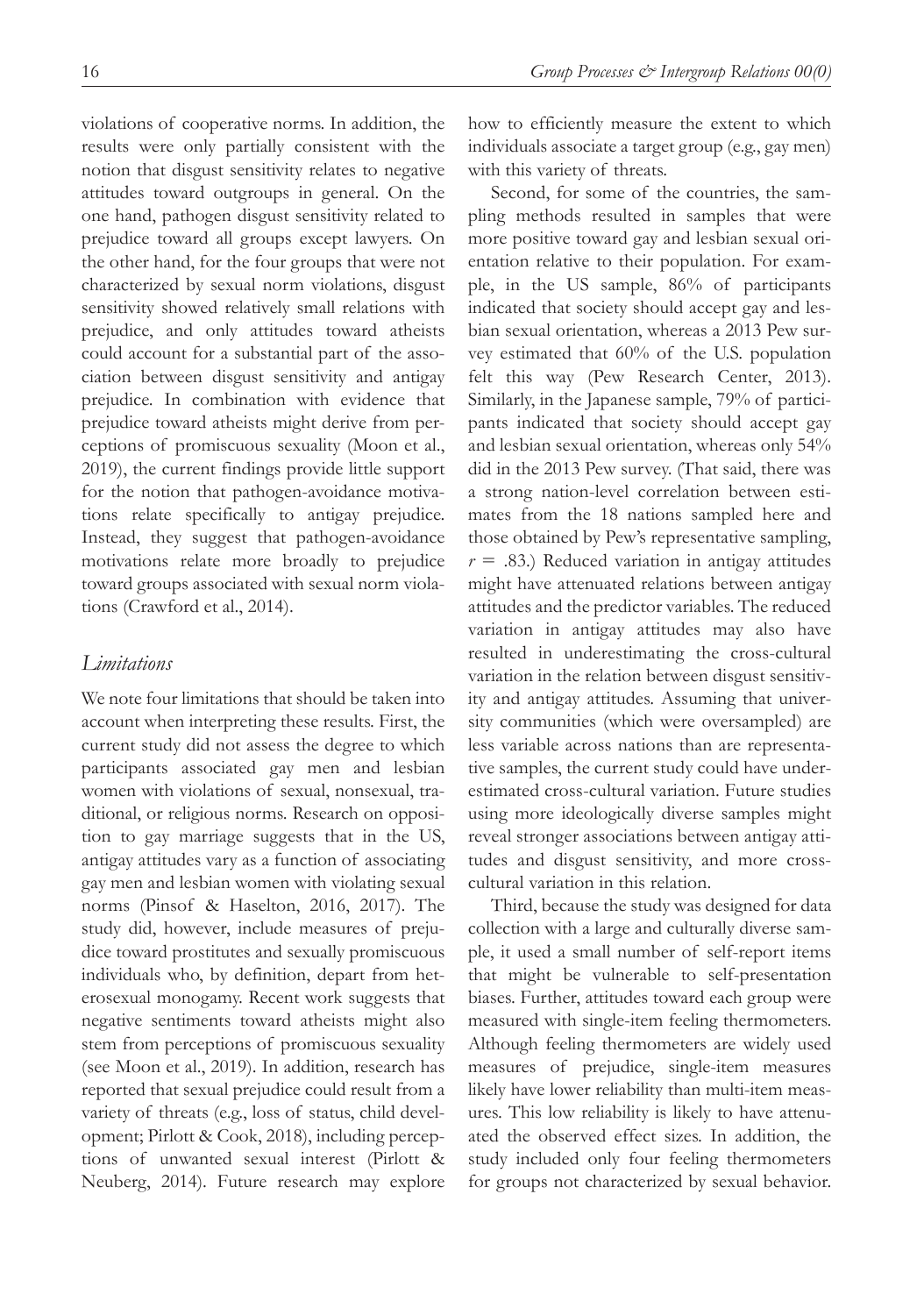We included the same groups in all countries and assumed that, across cultures, people would associate politicians and lawyers with violating cooperative norms. However, it is possible that in some countries, these groups were not associated with violating cooperative norms. Furthermore, the survey included no measures of prejudice toward foreign or ethnic outgroups. Hence, the current results are mute on the issue of whether the relation between pathogen-avoidance motivations and antigay prejudice can be accounted for by prejudice toward foreign or ethnic outgroups. Extant research on this issue is mixed. Some work suggests that pathogen-avoidance motivations relate to both sexual prejudice and racial prejudice (Kam & Estes, 2016), while some studies suggest there is a unique relation with sexual prejudice (Inbar et al., 2012; Tapias et al., 2007). Note, however, that recent work has specifically tested the outgroup-avoidance perspective—by assessing the relation between pathogen-avoidance motivations and prejudice toward different kinds of immigrants—and suggests that pathogen avoidance does not relate to prejudice toward foreign immigrants in general, but motivates negative sentiments specifically toward foreign immigrants who do not assimilate to local norms (Karinen et al., 2019).

## *Sexual and Moral Disgust Sensitivity*

The fourth limitation is related to the measurement of individual differences in pathogen-avoidance motivations. The current study used a measure of pathogen disgust sensitivity. While pathogen cues are typical elicitors of disgust, disgust is also evoked by stimuli with little pathogenrelevant information value, such as high-risk or low-value sexual behaviors (e.g., sex with strangers, incest), and violations of moral norms (Tybur et al., 2009, 2013). Thus, individuals vary not only in their tendencies to feel disgust toward pathogen cues (i.e., pathogen disgust sensitivity), but also toward sexual behaviors (i.e., sexual disgust sensitivity) and moral violations (i.e., moral disgust sensitivity). In addition, pathogen, sexual, and moral disgust sensitivity are correlated (Tybur et al.,

2009), meaning that the relation between disgust sensitivity and prejudice toward groups associated with violating sexual norms might result from overlap between pathogen disgust sensitivity and sexual and/or moral disgust sensitivity. The survey did not include items measuring sexual or moral disgust sensitivity and was not able to control for these variables. To address this issue, we performed a reanalysis of data of an unpublished study by van Leeuwen et al. (2016) with participants from the USA (*n* = 462), Brazil (*n* = 485), South Africa (*n*  $=$  481), and China ( $n = 450$ ). These data included items for pathogen, sexual, and moral disgust sensitivity, and items for antigay attitudes. Multilevel regression analysis showed that both pathogen disgust sensitivity ( $b = 0.45$ , 95% CI [0.18, 0.72]) and sexual disgust sensitivity ( $b = 0.90$ , 95% CI [0.65, 1.14]) related to stronger antigay attitudes, while moral disgust sensitivity related to more progay attitudes ( $$ Furthermore, the correlation with pathogen disgust sensitivity did not differ from zero when controlling for sexual disgust sensitivity  $(b = 0.02,$ 95% CI [−0.27, 0.31]), but did differ from zero when controlling for both sexual and moral disgust sensitivity (*b* = 0.38, 95% CI [0.08, 0.68]). (For details, see supplemental analysis S18.) In short, the relation between pathogen disgust sensitivity and antigay attitudes could not be accounted for by moral disgust sensitivity. While sexual disgust sensitivity was also related to antigay attitudes, these data did not clearly show whether sexual disgust sensitivity entirely or partially accounts for the relation between pathogen disgust sensitivity and antigay attitudes.

# *Further Research*

The current findings suggest at least three avenues for further research. As mentioned before, several explanations for the relation between pathogen-avoidance motivations and prejudice towards groups that violate sexual norms have been proposed. Some of these assume that aversion to sexual norm violations functions to reduce the infection risk posed by those perceived as sexually promiscuous. Consistent with this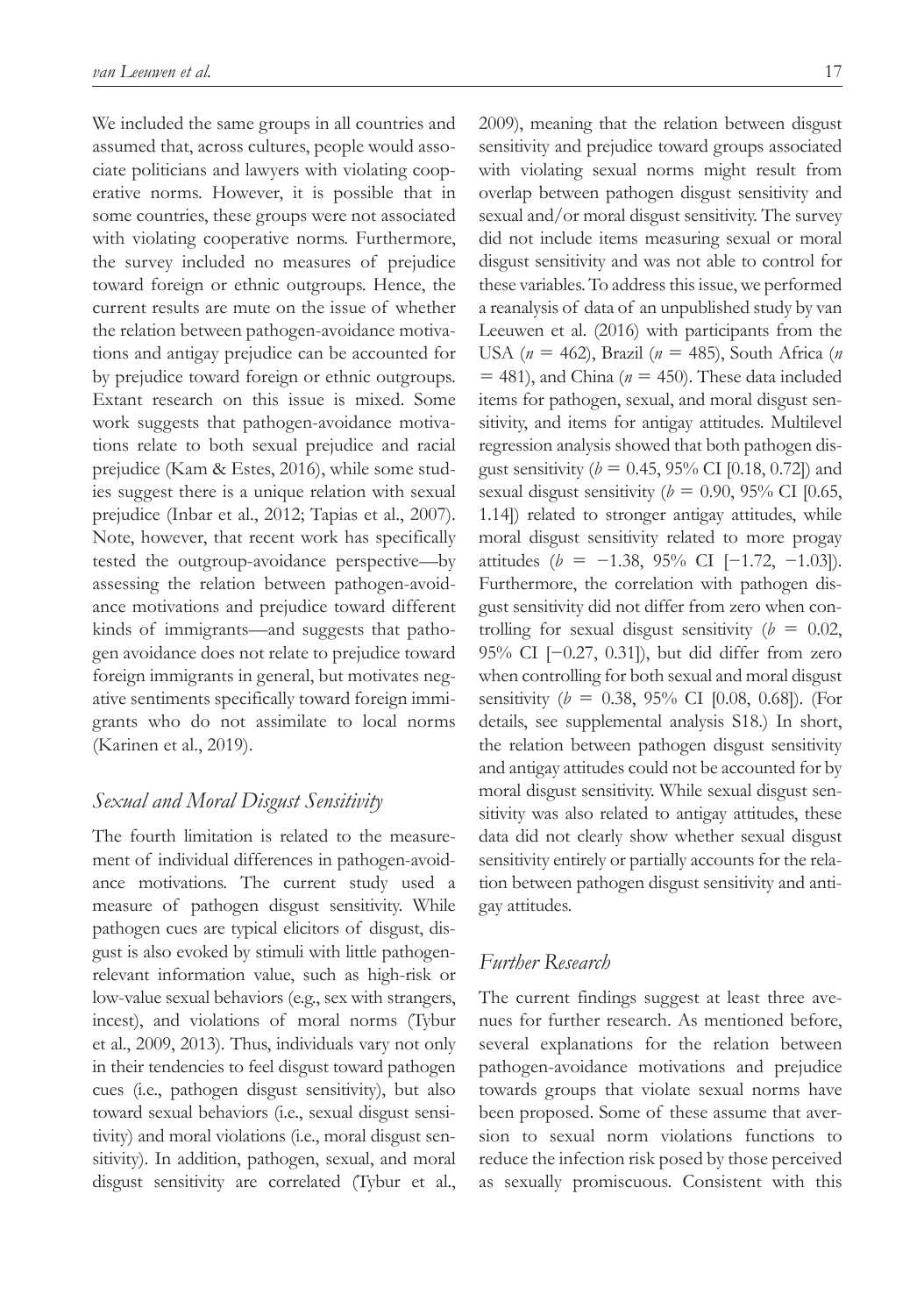possibility, recent modeling work suggests that, when sexually transmitted infections are endemic, a reproductive strategy of punitive monogamy (i.e., a strategy that combines serial monogamy with punishment of those who are polygynous) performs better than a polygynous reproductive strategy (Bauch & McElreath, 2016). Future research might examine whether the relation between pathogen-avoidance motivation and prejudice towards groups associated with sexual norm violations is tailored specifically to avoiding infection by future mates.

Second, the relation between pathogen avoidance and condemnation of individuals who are perceived to be promiscuous could exist because people who are more disgust sensitive tend to have more monogamous mating strategies, and therefore attempt to reduce others' sexual promiscuity (Tybur et al., 2015). Monogamous mating protects against the infection risk posed by intimate contact (sexual or otherwise) with multiple conspecifics, so more pathogen-avoidant individuals might favor such strategies. In turn, a monogamous mating strategy poses the risks of cuckoldry and abandonment, which can be averted by promoting and enforcing norms of monogamy (Pinsof & Haselton, 2016). Some existing work is consistent with this idea. Pathogen disgust sensitivity correlates positively with sexual disgust sensitivity—a measure of aversion to sexual activity outside of a pair bond (Tybur et al., 2009). Pathogen disgust sensitivity correlates negatively with number of past sexual partners (Gruijters et al., 2016) and sociosexual orientation (Tybur et al., 2015). Germ aversion another measure of pathogen-avoidance motivations—is also related to a monogamous orientation (Duncan et al., 2009; Gruijters et al., 2016; Murray et al., 2013). However, some recent findings are inconsistent with the sexual strategies account. Aarøe et al. (2020) found that sociosexual orientation did not mediate the relation between disgust sensitivity and political ideology, and at least two studies have reported no relation between pathogen disgust sensitivity and openness to casual sex (Al-Shawaf et al., 2015; O'Shea et al., 2019). Further research might examine the magnitude, causal direction, and cross-cultural stability of the association between pathogen avoidance and mating strategies.

Third, as mentioned before, sexual prejudice can be partly explained in terms of perceived unwanted sexual interest (Pirlott & Neuberg, 2014). The current study observed substantial and cross-culturally stable relations between participant sex and antipathy toward gay men and lesbian women. This sex difference is consistent with previous reports of stronger antigay prejudice among men than women (Bettinsoli et al., 2019; Kite & Whitley, 1996). At the same time, men showed less antipathy toward prostitutes and sexually promiscuous people. Further research might examine whether these sex differences can be explained in terms of unwanted sexual interest or are related to other causes.

## *Practical Implications*

Finally, these findings suggest two directions for efforts to reduce antigay prejudice. First, the relation between pathogen-avoidance motivations and antigay prejudice seems small in comparison to the effects of other factors such as participant sex and traditionalism. Even though the current findings are consistent with previous work showing a relation between pathogenavoidance motivations and sexual prejudice, they also suggest that the size of this relation is small. Hence, if causal relations exist, reductions in pathogen-avoidance motivations would lead to only modest reductions in sexual prejudice.

Second, motivations to avoid infection do not seem related to unique features of gay men or lesbian women. Rather, this association is common with other groups associated with sexual norm violations. As condemnation of nonmonogamous individuals seems substantially influenced by processes unrelated to pathogen avoidance (e.g., Pinsof & Haselton, 2016), a focus on monogamy might be more effective. Perhaps antigay prejudice might be reduced by highlighting the prevalence of pair bonding among gay men and lesbian women.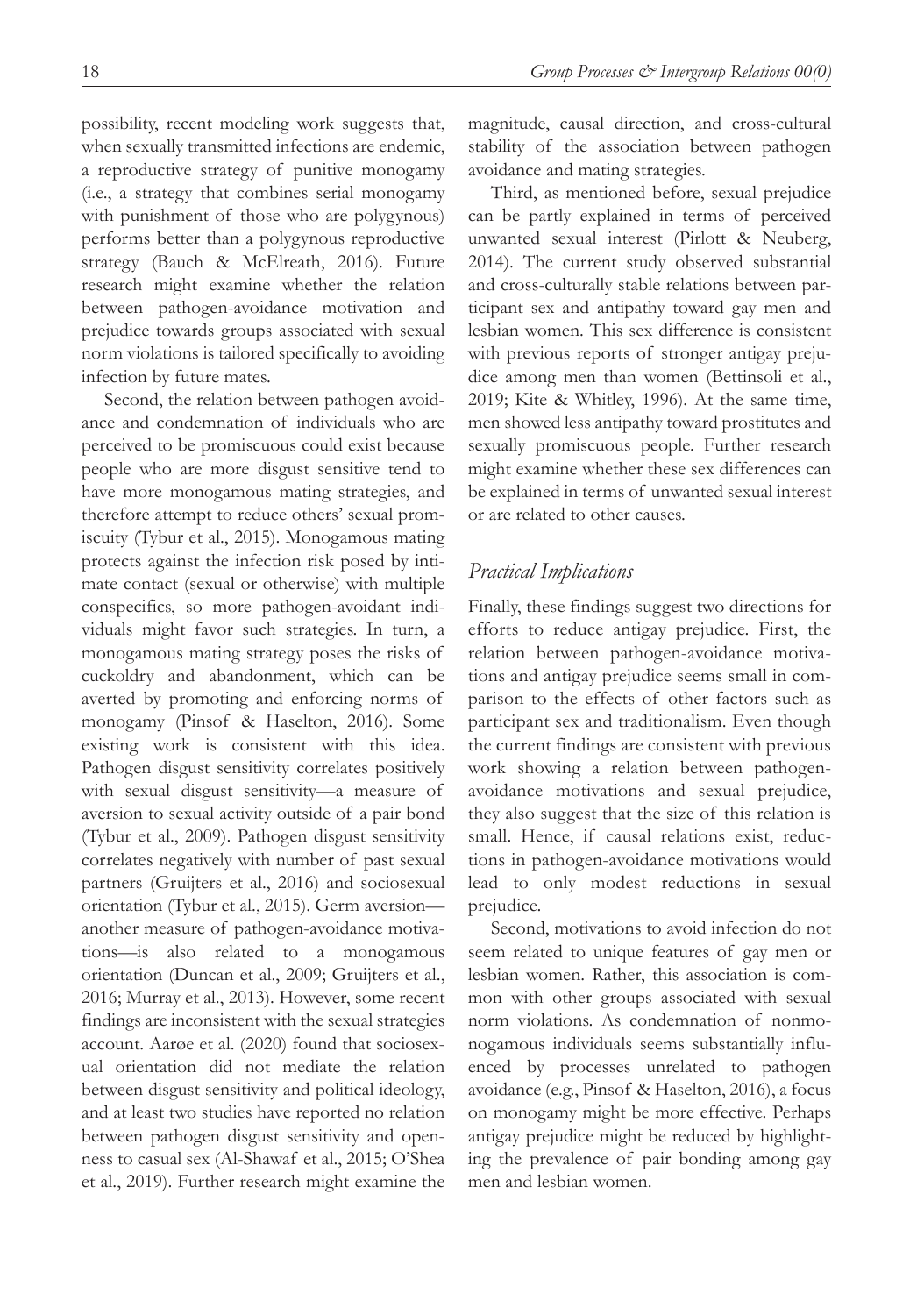#### **Data availability**

The data associated with this research are available via the Open Science Framework (<https://osf.io/bax8r/>).

### **Funding**

The author(s) disclosed receipt of the following financial support for the research, authorship, and/or publication of this article: J.R.C. acknowledges funding from the French National Research Agency (ANR) under Grant ANR-17-EURE-0010 (Investissements d'Avenir program). J.M.T. was supported by Horizon 2020 European Research Council Grant StG-2015 680002-HBIS.

### **ORCID iDs**

Florian van Leeuwen  $\Box$  [https://orcid.org/0000](https://orcid.org/0000-0002-9694-8300) [-0002-9694-8300](https://orcid.org/0000-0002-9694-8300) Vera Cubela Adoric **D** [https://orcid.org/0000](https://orcid.org/0000-0003-4752-4541) [-0003-4752-4541](https://orcid.org/0000-0003-4752-4541) Ana María Fernández **(D** [https://orcid.org/0000](https://orcid.org/0000-0003-4132-5891) [-0003-4132-5891](https://orcid.org/0000-0003-4132-5891) Jose C. Yong **iD** [https://orcid.org/0000-0002](https://orcid.org/0000-0002-6413-2016) [-6413-2016](https://orcid.org/0000-0002-6413-2016)

## **Supplemental material**

Supplemental material for this article is available online.

#### **Notes**

- 1. We used the item as phrased in Pew surveys to maintain comparability.
- 2. Given the number of sampled nations, we could explore whether antigay attitudes covary with ecological variables related to infectious disease, such as national parasite stress. However, such cross-cultural correlations do not provide a good test of the current hypotheses about individuallevel processes (Tybur et al., 2014). Therefore, we do not explore such cross-cultural correlations.
- 3. This strong correlation is in line with those reported in previous work (Herek, 2000; Siebert et al., 2014).
- 4. The negative percentage means that including this variable in the model increased the regression coefficient for disgust sensitivity.

#### **References**

Aarøe, L., Osmundsen, M., & Petersen, M. B. (2016). Distrust as a disease avoidance strategy: Individual differences in disgust sensitivity regulate generalized social trust. *Frontiers in Psychology*, *7*, Article 1038. <https://doi.org/10.3389/fpsyg.2016.01038>

- Aarøe, L., Petersen, M. B., & Arceneaux, K. (2017). The behavioral immune system shapes political intuitions: Why and how individual differences in disgust sensitivity underlie opposition to immigration. *American Political Science Review*, *111*, 277–294. <https://doi.org/10.1017/S0003055416000770>
- Aarøe, L., Petersen, M. B., & Arceneaux, K. (2020). The behavioral immune system shapes partisan preferences in modern democracies: Disgust sensitivity predicts voting for socially conservative parties. *Political Psychology*, *41*, 1073–1091. [https://](https://doi.org/10.1111/pops.12665) [doi.org/10.1111/pops.12665](https://doi.org/10.1111/pops.12665)
- Ackerman, J. M., Hill, S. E., & Murray, D. R. (2018). The behavioral immune system: Current concerns and future directions. *Social and Personality Psychology Compass*, *12*, Article e12371. [https://doi.](https://doi.org/10.1111/spc3.12371) [org/10.1111/spc3.12371](https://doi.org/10.1111/spc3.12371)
- Al-Shawaf, L., Lewis, D. M., & Buss, D. M. (2015). Disgust and mating strategy. *Evolution and Human Behavior*, *36*, 199–205. [https://doi.org/10.1016/j.](https://doi.org/10.1016/j.evolhumbehav.2014.11.003) [evolhumbehav.2014.11.003](https://doi.org/10.1016/j.evolhumbehav.2014.11.003)
- Altemeyer, B. (2002). Changes in attitudes toward homosexuals. *Journal of Homosexuality*, *42*, 63–75. [https://doi.org/10.1300/J082v42n02\\_04](https://doi.org/10.1300/J082v42n02_04)
- Apicella, C. L., Rozin, P., Busch, J. T., Watson-Jones, R. E., & Legare, C. H. (2018). Evidence from huntergatherer and subsistence agricultural populations for the universality of contagion sensitivity. *Evolution and Human Behavior*, *39*, 355–363. [https://doi.](https://doi.org/10.1016/j.evolhumbehav.2018.03.003) [org/10.1016/j.evolhumbehav.2018.03.003](https://doi.org/10.1016/j.evolhumbehav.2018.03.003)
- Barrett, H. C., & Broesch, J. (2012). Prepared social learning about dangerous animals in children. *Evolution and Human Behavior*, *33*, 499–508. [https://](https://doi.org/10.1016/j.evolhumbehav.2012.01.003) [doi.org/10.1016/j.evolhumbehav.2012.01.003](https://doi.org/10.1016/j.evolhumbehav.2012.01.003)
- Bauch, C. T., & McElreath, R. (2016). Disease dynamics and costly punishment can foster socially imposed monogamy. *Nature Communications*, *7*, Article 11219. [https://doi.org/10.1038/](https://doi.org/10.1038/ncomms11219) [ncomms11219](https://doi.org/10.1038/ncomms11219)
- Bettinsoli, M. L., Suppes, A., & Napier, J. L. (2019). Predictors of attitudes toward gay men and lesbian women in 23 countries. *Social Psychological and Personality Science*. Advance online publication. <https://doi.org/10.1177/1948550619887785>
- Billingsley, J., Lieberman, D., & Tybur, J. M. (2018). Sexual disgust trumps pathogen disgust in predicting voter behavior during the 2016 U.S. presidential election. *Evolutionary Psychology*, *16*. <https://doi.org/10.1177/1474704918764170>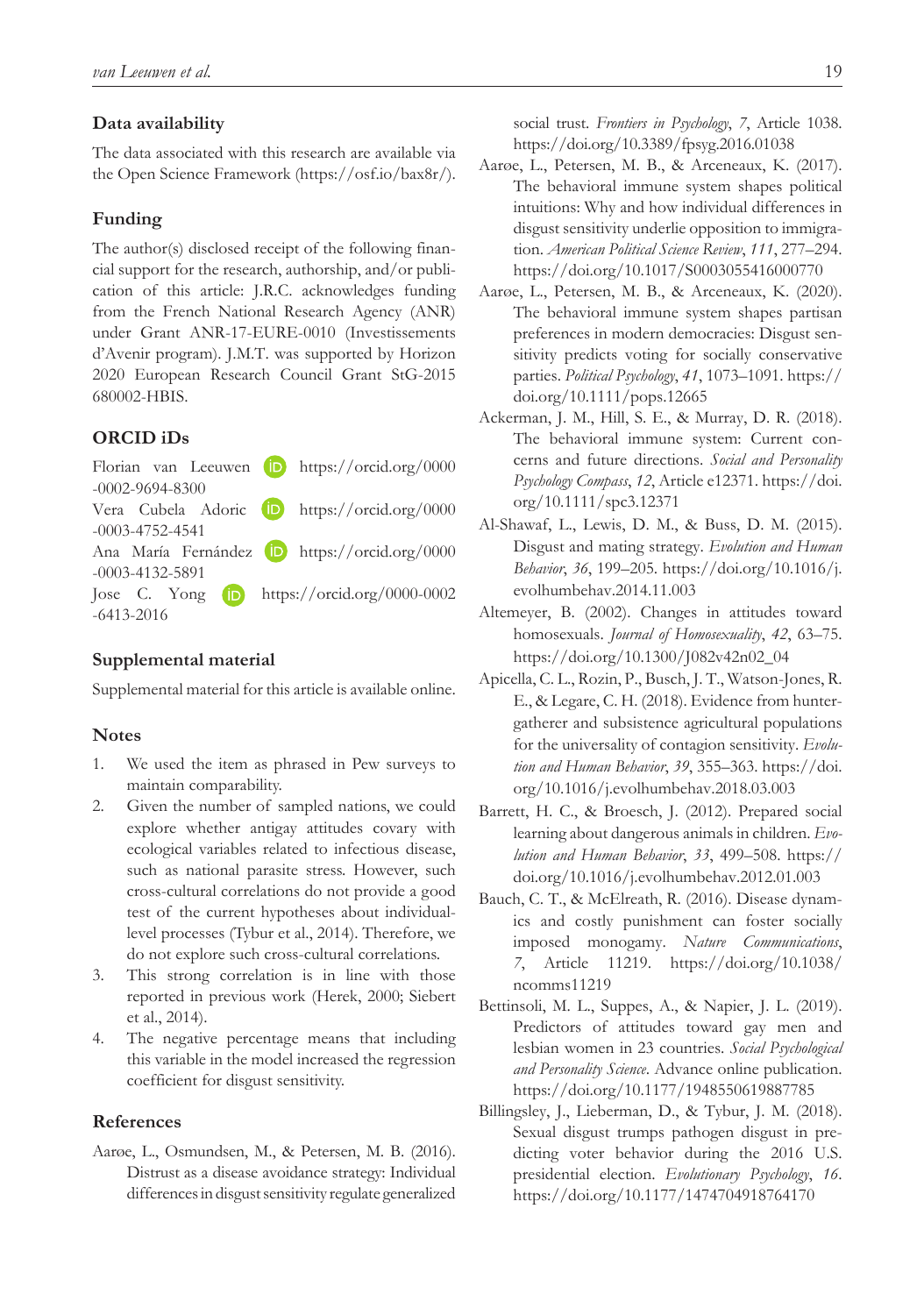- Chapman, H. A., & Anderson, A. K. (2014). Trait physical disgust is related to moral judgments outside of the purity domain. *Emotion*, *14*, 341–348. <https://doi.org/10.1037/a0035120>
- Clifford, S., & Piston, S. (2017). Explaining public support for counterproductive homelessness policy: The role of disgust. *Political Behavior*, *39*, 503–525. <https://doi.org/10.1007/s11109-016-9366-4>
- Correll, J., Judd, C. M., Park, B., & Wittenbrink, B. (2010). Measuring prejudice, stereotypes and discrimination. In J. F. Dovidio, M. Hewstone, P. Glick & V. M. Esses (Eds.), *The SAGE handbook of prejudice, stereotyping and discrimination* (pp. 45–62). SAGE.
- Cottrell, C. A., & Neuberg, S. L. (2005). Different emotional reactions to different groups: A sociofunctional threat-based approach to "prejudice." *Journal of Personality and Social Psychology*, *88*, 770–789. [https://doi.org/10.1037/0022-](https://doi.org/10.1037/0022-3514.88.5.770) [3514.88.5.770](https://doi.org/10.1037/0022-3514.88.5.770)
- Crawford, J. T., Inbar, Y., & Maloney, V. (2014). Disgust sensitivity selectively predicts attitudes toward groups that threaten (or uphold) traditional sexual morality. *Personality and Individual Differences*, *70*, 218–223. [https://doi.org/10.1016/j.](https://doi.org/10.1016/j.paid.2014.07.001) [paid.2014.07.001](https://doi.org/10.1016/j.paid.2014.07.001)
- Cunningham, E., Forestell, C. A., & Dickter, C. L. (2013). Induced disgust affects implicit and explicit responses toward gay men and lesbians. *European Journal of Social Psychology*, *43*, 362–369. <https://doi.org/10.1002/ejsp.1945>
- Curtis, V., & Biran, A. (2001). Dirt, disgust, and disease: Is hygiene in our genes? *Perspectives in Biology and Medicine*, *44*, 17–31. [https://doi.org/10.1353/](https://doi.org/10.1353/pbm.2001.0001) [pbm.2001.0001](https://doi.org/10.1353/pbm.2001.0001)
- Curtis, V., de Barra, M., & Aunger, R. (2011). Disgust as an adaptive system for disease avoidance. *Philosophical Transactions of the Royal Society B: Biological Sciences*, *366*, 389–401. [https://doi.org/10.1098/](https://doi.org/10.1098/rstb.2011.0002) [rstb.2011.0002](https://doi.org/10.1098/rstb.2011.0002)
- Darwin, C. (1965). *The expression of emotions in man and animals*. University of Chicago Press. (Original work published 1872)
- Dasgupta, N., DeSteno, D., Williams, L. A., & Hunsinger, M. (2009). Fanning the flames of prejudice: The influence of specific incidental emotions on implicit prejudice. *Emotion*, *9*, 585–591. <https://doi.org/10.1037/a0015961>
- Duckitt, J., Bizumic, B., Krauss, S. W., & Heled, E. (2010). A tripartite approach to right-wing authoritarianism: The authoritarianism–conservatism

–traditionalism model. *Political Psychology*, *31*, 685–715. [https://doi.org/10.1111/j.1467-9221](https://doi.org/10.1111/j.1467-9221.2010.00781.x) [.2010.00781.x](https://doi.org/10.1111/j.1467-9221.2010.00781.x)

- Duncan, L. A., Schaller, M., & Park, J. H. (2009). Perceived vulnerability to disease: Development and validation of a 15-item self-report instrument. *Personality and Individual Differences*, *47*, 541–546. <https://doi.org/10.1016/j.paid.2009.05.001>
- Enders, C. K., & Tofighi, D. (2007). Centering predictor variables in cross-sectional multilevel models: A new look at an old issue. *Psychological Methods*, *12*, 121–138. [https://doi.org/10.1037/1082-](https://doi.org/10.1037/1082-989X.12.2.121) [989X.12.2.121](https://doi.org/10.1037/1082-989X.12.2.121)
- Faulkner, J., Schaller, M., Park, J. H., & Duncan, L. A. (2004). Evolved disease-avoidance mechanisms and contemporary xenophobic attitudes. *Group Processes & Intergroup Relations*, *7*, 333–353. <https://doi.org/10.1177/1368430204046142>
- Fernandes, N. L., Pandeirada, J. N. S., Soares, S. C., & Nairne, J. S. (2017). Adaptive memory: The mnemonic value of contamination. *Evolution and Human Behavior*, *38*, 451–460. [https://doi.](https://doi.org/10.1016/j.evolhumbehav.2017.04.003) [org/10.1016/j.evolhumbehav.2017.04.003](https://doi.org/10.1016/j.evolhumbehav.2017.04.003)
- Fincher, C. L., & Thornhill, R. (2012). Parasite-stress promotes in-group assortative sociality: The cases of strong family ties and heightened religiosity. *Behavioral and Brain Sciences*, *35*, 61–79. [https://](https://doi.org/10.1017/s0140525x11000021) [doi.org/10.1017/s0140525x11000021](https://doi.org/10.1017/s0140525x11000021)
- Gallup. (2019). *Honesty/ethics in professions* [Data set]. [https://news.gallup.com/poll/1654/honesty](https://news.gallup.com/poll/1654/honesty-ethics-professions.aspx)[ethics-professions.aspx](https://news.gallup.com/poll/1654/honesty-ethics-professions.aspx)
- Geiger, W., Harwood, J., & Hummert, M. L. (2006). College students' multiple stereotypes of lesbians: A cognitive perspective. *Journal of Homosexuality*, *51*, 165–182. [https://doi.org/10.1300/](https://doi.org/10.1300/J082v51n03_08) [J082v51n03\\_08](https://doi.org/10.1300/J082v51n03_08)
- Gervais, W. M. (2013). In godlessness we distrust: Using social psychology to solve the puzzle of anti-atheist prejudice. *Social & Personality Psychology Compass*, *7*, 366–377. [https://doi.org/10.1111/](https://doi.org/10.1111/spc3.12035) [spc3.12035](https://doi.org/10.1111/spc3.12035)
- Golec de Zavala, A., Waldzus, S., & Cypryanska, M. (2014). Prejudice towards gay men and a need for physical cleansing. *Journal of Experimental Social Psychology*, *54*, 1–10. [https://doi.org/10.1016/j.](https://doi.org/10.1016/j.jesp.2014.04.001) [jesp.2014.04.001](https://doi.org/10.1016/j.jesp.2014.04.001)
- Gruijters, S. L., Tybur, J. M., Ruiter, R. A., & Massar, K. (2016). Sex, germs, and health: Pathogenavoidance motives and health-protective behaviour. *Psychology & Health*, *31*, 959–975. [https://](https://doi.org/10.1080/08870446.2016.1161194) [doi.org/10.1080/08870446.2016.1161194](https://doi.org/10.1080/08870446.2016.1161194)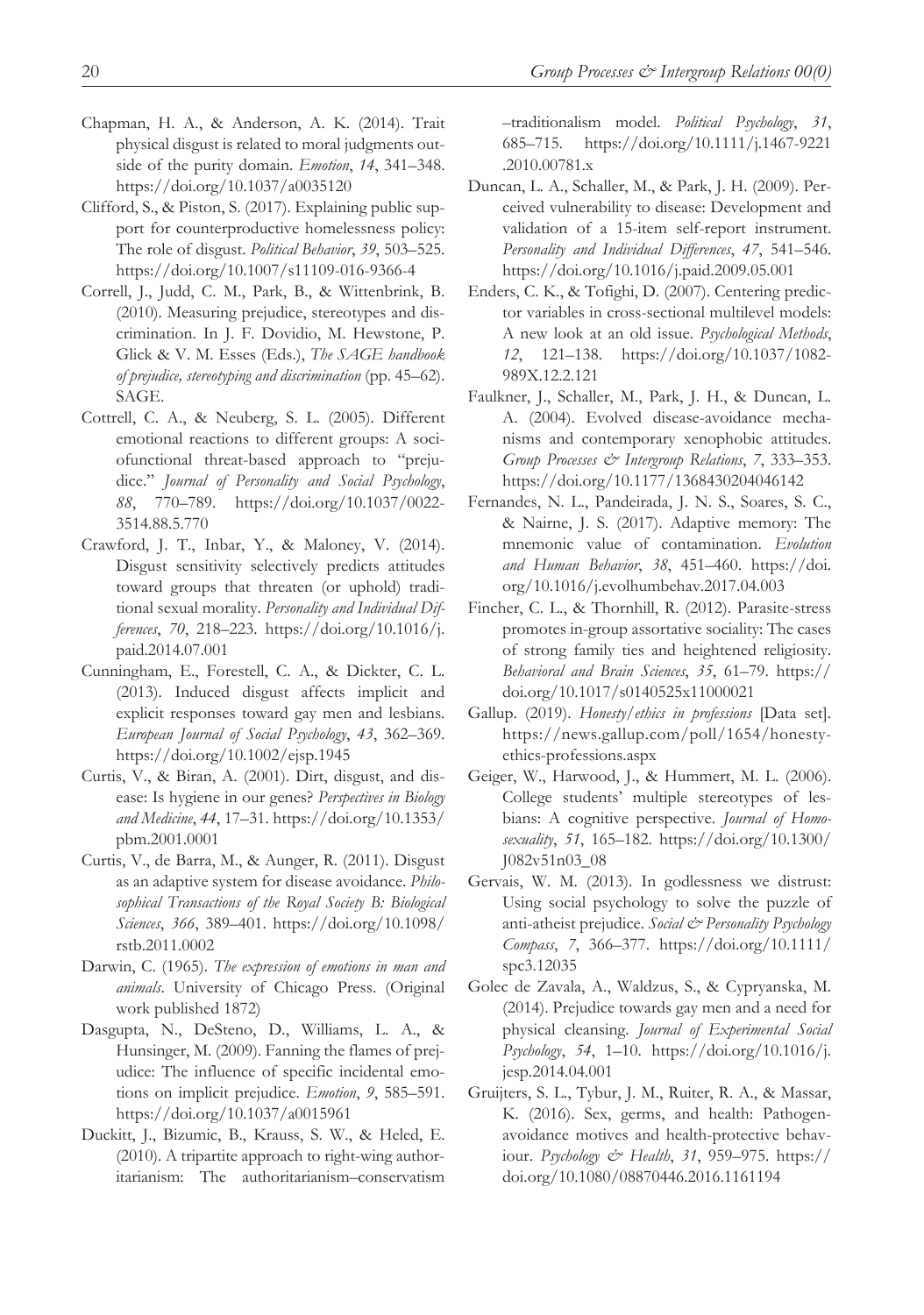- Henry, P. J., & Wetherell, G. (2017). Countries with greater gender equality have more positive attitudes and laws concerning lesbians and gay men. *Sex Roles*, *77*, 523–532. [https://doi.org/10.1007/](https://doi.org/10.1007/s11199-017-0744-0) [s11199-017-0744-0](https://doi.org/10.1007/s11199-017-0744-0)
- Herek, G. M. (1988). Heterosexuals' attitudes toward lesbians and gay men: Correlates and gender differences. *Journal of Sex Research*, *25*, 451–477. <https://doi.org/10.1080/00224498809551476>
- Herek, G. M. (2000). Sexual prejudice and gender: Do heterosexuals' attitudes toward lesbians and gay men differ? *Journal of Social Issues*, *56*, 251–266. <https://doi.org/10.1111/0022-4537.00164>
- Inbar, Y., Pizarro, D. A., & Bloom, P. (2012). Disgusting smells cause decreased liking of gay men. *Emotion*, *12*, 23–27. [https://doi.org/10.1037/](https://doi.org/10.1037/a0023984) [a0023984](https://doi.org/10.1037/a0023984)
- Inbar, Y., Pizarro, D. A., Knobe, J., & Bloom, P. (2009). Disgust sensitivity predicts intuitive disapproval of gays. *Emotion*, *9*, 435–439. [https://doi.](https://doi.org/10.1037/a0015960) [org/10.1037/a0015960](https://doi.org/10.1037/a0015960)
- Jäckle, S., & Wenzelburger, G. (2015). Religion, religiosity, and the attitudes toward homosexuality—A multilevel analysis of 79 countries. *Journal of Homosexuality*, *62*, 207–241. [https://doi.org/10.1080/0](https://doi.org/10.1080/00918369.2014.969071) [0918369.2014.969071](https://doi.org/10.1080/00918369.2014.969071)
- Ji, T., Tybur, J. M., & van Vugt, M. (2019). Generalized or origin-specific out-group prejudice?: The role of temporary and chronic pathogen-avoidance motivation in intergroup relations. *Evolutionary Psychology*, *17*. [https://doi.](https://doi.org/10.1177/1474704919826851) [org/10.1177/1474704919826851](https://doi.org/10.1177/1474704919826851)
- Kam, C. D., & Estes, B. A. (2016). Disgust sensitivity and public demand for protection. *The Journal of Politics*, *78*, 481–496. [https://doi.](https://doi.org/10.1086/684611) [org/10.1086/684611](https://doi.org/10.1086/684611)
- Karinen, A. K., & Chapman, H. A. (2019). Cognitive and personality correlates of trait disgust and their relationship to condemnation of nonpurity moral transgressions. *Emotion*, *19*, 889–902. [https://doi.](https://doi.org/10.1037/emo0000489) [org/10.1037/emo0000489](https://doi.org/10.1037/emo0000489)
- Karinen, A. K., Molho, C., Kupfer, T. R., & Tybur, J. M. (2019). Disgust sensitivity and opposition to immigration: Does contact avoidance or resistance to foreign norms explain the relationship? *Journal of Experimental Social Psychology*, *84*, Article 103817. [https://doi.org/10.1016/j.](https://doi.org/10.1016/j.jesp.2019.103817) [jesp.2019.103817](https://doi.org/10.1016/j.jesp.2019.103817)
- Kenrick, D. T., Neuberg, S. L., Griskevicius, V., Becker, D. V., & Schaller, M. (2010). Goaldriven cognition and functional behavior: The

fundamental-motives framework. *Current Directions in Psychological Science*, *19*, 63–67. [https://doi.](https://doi.org/10.1177/0963721409359281) [org/10.1177/0963721409359281](https://doi.org/10.1177/0963721409359281)

- Kimbrell, D. A., & Beutler, B. (2001). The evolution and genetics of innate immunity. *Nature Reviews Genetics*, *2*, 256–267. [https://doi.](https://doi.org/10.1038/35066006) [org/10.1038/35066006](https://doi.org/10.1038/35066006)
- Kiss, M. J., Morrison, M. A., & Morrison, T. G. (2020). A meta-analytic review of the association between disgust and prejudice toward gay men. *Journal of Homosexuality*, *67*, 674–696. [https://doi.org/10.1](https://doi.org/10.1080/00918369.2018.1553349) [080/00918369.2018.1553349](https://doi.org/10.1080/00918369.2018.1553349)
- Kite, M. E., & Whitley, B. E., Jr. (1996). Sex differences in attitudes toward homosexual persons, behaviors, and civil rights: A meta-analysis. *Personality and Social Psychology Bulletin*, *22*, 336–353. [https://](https://doi.org/10.1177/0146167296224002) [doi.org/10.1177/0146167296224002](https://doi.org/10.1177/0146167296224002)
- Kohler, U., Karlson, K. B., & Holm, A. (2011). Comparing coefficients of nested nonlinear probability models. *The Stata Journal*, *11*, 420–438. [https://](https://doi.org/10.1177/1536867X1101100306) [doi.org/10.1177/1536867X1101100306](https://doi.org/10.1177/1536867X1101100306)
- Kurzban, R., & Leary, M. R. (2001). Evolutionary origins of stigmatization: The functions of social exclusion. *Psychological Bulletin*, *127*, 187–208. <https://doi.org/10.1037/0033-2909.127.2.187>
- Lai, C. K., Haidt, J., & Nosek, B. A. (2014). Moral elevation reduces prejudice against gay men. *Cognition & Emotion*, *28*, 781–794. [https://doi.org/10](https://doi.org/10.1080/02699931.2013.861342) [.1080/02699931.2013.861342](https://doi.org/10.1080/02699931.2013.861342)
- Lieberman, D., Billingsley, J., & Patrick, C. (2018). Consumption, contact and copulation: How pathogens have shaped human psychological adaptations. *Philosophical Transactions of the Royal Society B: Biological Sciences*, *373*, Article 20170203. <https://doi.org/10.1098/rstb.2017.0203>
- Lieberman, D., & Patrick, C. (2018). *Objection: Disgust, morality, and the law*. Oxford University Press.
- Lieberman, D. L., Tybur, J. M., & Latner, J. D. (2012). Disgust sensitivity, obesity stigma, and gender: Contamination psychology predicts weight bias for women, not men. *Obesity*, *20*, 1803–1814. <https://doi.org/10.1038/oby.2011.247>
- Moon, J. W., Krems, J. A., Cohen, A. B., & Kenrick, D. T. (2019). Is nothing sacred? Religion, sex, and reproductive strategies. *Current Directions in Psychological Science*, *28*, 361–365. [https://doi.](https://doi.org/10.1177/0963721419838242) [org/10.1177/0963721419838242](https://doi.org/10.1177/0963721419838242)
- Morrison, T. G., Kiss, M. J., Bishop, C. J., & Morrison, M. A. (2019). "We're disgusted with queers, not fearful of them": The interrelationships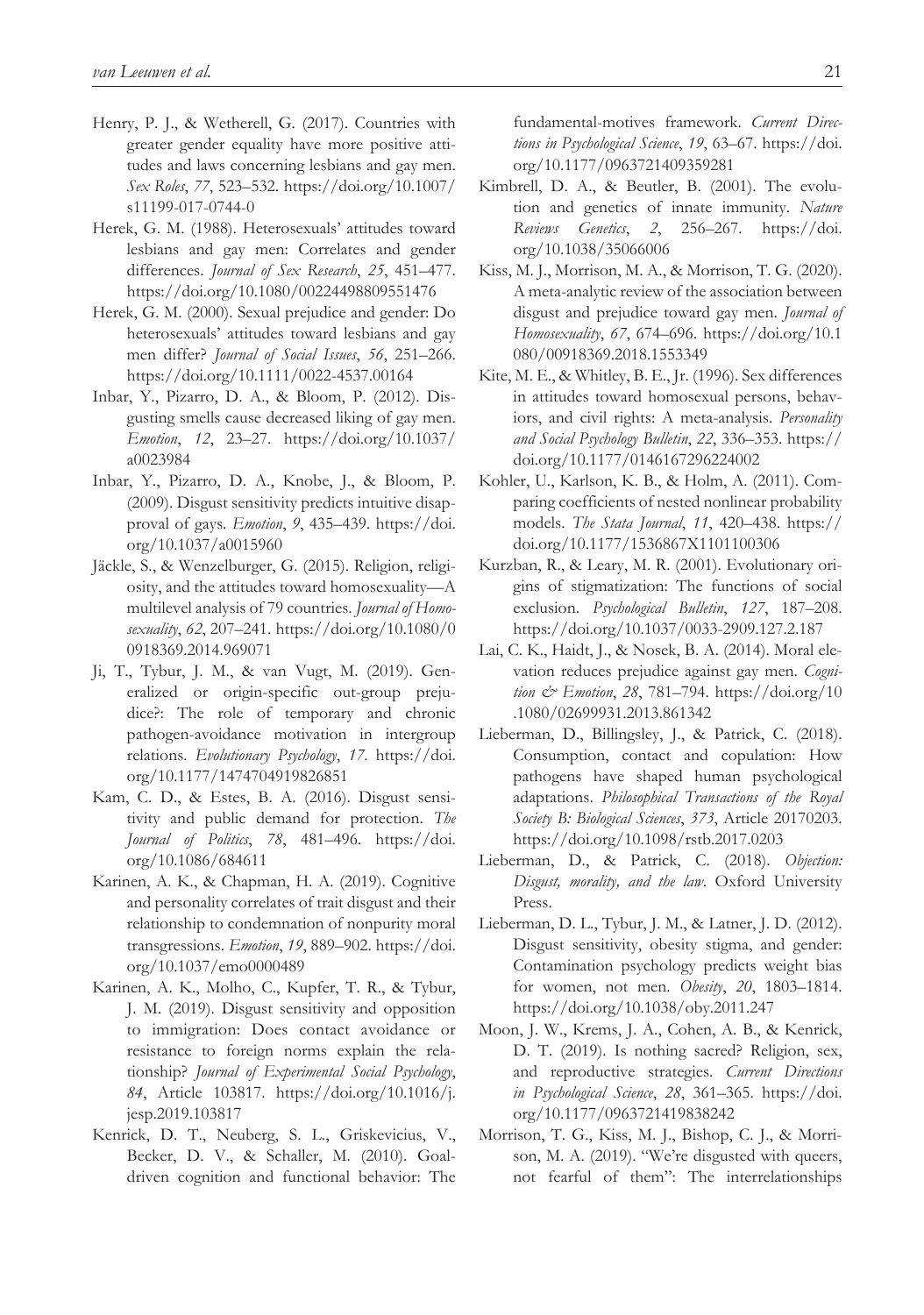among disgust, gay men's sexual behavior, and homonegativity. *Journal of Homosexuality*, *66*, 1014– 1033. [https://doi.org/10.1080/00918369.2018.1](https://doi.org/10.1080/00918369.2018.1490576) [490576](https://doi.org/10.1080/00918369.2018.1490576)

- Murray, D. R., Jones, D. N., & Schaller, M. (2013). Perceived threat of infectious disease and its implications for sexual attitudes. *Personality and Individual Differences*, *54*, 103–108. [https://doi.](https://doi.org/10.1016/j.paid.2012.08.021) [org/10.1016/j.paid.2012.08.021](https://doi.org/10.1016/j.paid.2012.08.021)
- Murray, D. R., & Schaller, M. (2016). The behavioral immune system: Implications for social cognition, social interaction, and social influence. *Advances in Experimental Social Psychology*, *53*, 75‒129. [https://](https://doi.org/10.1016/bs.aesp.2015.09.002) [doi.org/10.1016/bs.aesp.2015.09.002](https://doi.org/10.1016/bs.aesp.2015.09.002)
- Murray, D. R., Trudeau, R., & Schaller, M. (2011). On the origins of cultural differences in conformity: Four tests of the pathogen prevalence hypothesis. *Personality and Social Psychology Bulletin*, *37*, 318–329. <https://doi.org/10.1177/0146167210394451>
- Neel, R., Kenrick, D. T., White, A. E., & Neuberg, S. L. (2016). Individual differences in fundamental social motives. *Journal of Personality and Social Psychology*, *110*, 887–907. [https://doi.org/10.1037/](https://doi.org/10.1037/pspp0000068) [pspp0000068](https://doi.org/10.1037/pspp0000068)
- Oaten, M., Stevenson, R. J., & Case, T. I. (2009). Disgust as a disease-avoidance mechanism. *Psychological Bulletin*, *135*, 303–321. [https://doi.](https://doi.org/10.1037/a0014823) [org/10.1037/a0014823](https://doi.org/10.1037/a0014823)
- Olatunji, B. O. (2008). Disgust, scrupulosity and conservative attitudes about sex: Evidence for a mediational model of homophobia. *Journal of Research in Personality*, *42*, 1364–1369. [https://doi.](https://doi.org/10.1016/j.jrp.2008.04.001) [org/10.1016/j.jrp.2008.04.001](https://doi.org/10.1016/j.jrp.2008.04.001)
- O'Shea, K. J., DeBruine, L. M., & Jones, B. C. (2019). Further evidence for associations between shortterm mating strategy and sexual disgust. *Personality and Individual Differences*, *138*, 333–335. [https://](https://doi.org/10.1016/j.paid.2018.10.019) [doi.org/10.1016/j.paid.2018.10.019](https://doi.org/10.1016/j.paid.2018.10.019)
- Pew Research Center. (2013). *The global divide on homosexuality*. [http://www.pewglobal.org/2013/06/04/](http://www.pewglobal.org/2013/06/04/the-global-divide-on-homosexuality/) [the-global-divide-on-homosexuality/](http://www.pewglobal.org/2013/06/04/the-global-divide-on-homosexuality/)
- Pickett, B. (2018). Homosexuality. In E. N. Zalta (Ed.), *The Stanford encyclopedia of philosophy*. [https://plato.](https://plato.stanford.edu/archives/spr2018/entries/homosexuality/) [stanford.edu/archives/spr2018/entries/homo](https://plato.stanford.edu/archives/spr2018/entries/homosexuality/)[sexuality/](https://plato.stanford.edu/archives/spr2018/entries/homosexuality/)
- Pinsof, D., & Haselton, M. (2016). The political divide over same-sex marriage: Mating strategies in conflict? *Psychological* S*cience*, *27*, 435–442. [https://](https://doi.org/10.1177/0956797615621719) [doi.org/10.1177/0956797615621719](https://doi.org/10.1177/0956797615621719)
- Pinsof, D., & Haselton, M. G. (2017). The effect of the promiscuity stereotype on opposition to gay

rights. *PLoS One*, *12*, Article e0178534. [https://](https://doi.org/10.1371/journal.pone.0178534) [doi.org/10.1371/journal.pone.0178534](https://doi.org/10.1371/journal.pone.0178534)

- Pirlott, A. G., & Cook, C. L. (2018). Prejudices and discrimination as goal activated and threat driven: The affordance management approach applied to sexual prejudice. *Psychological Review*, *125*, 1002– 1027.<https://doi.org/10.1037/rev0000125>
- Pirlott, A. G., & Neuberg, S. L. (2014). Sexual prejudice: Avoiding unwanted sexual interest? *Social Psychological and Personality Science*, *5*, 92–101. <https://doi.org/10.1177/1948550613486674>
- Pratto, F., Cidam, A., Stewart, A. L., Zeineddine, F. B., Aranda, M., Aiello, A., Chryssochoou, X., Cichocka, A., Cohrs, J. C., Durrheim, K., Eicher, V., Foels, R., Górska, P., Lee, I.-C., Licata, L., Liu, J. H., Li, L., Meyer, I., Morselli, D., . . . Henkel, K. E. (2013). Social dominance in context and in individuals: Contextual moderation of robust effects of social dominance orientation in 15 languages and 20 countries. *Social Psychological and Personality Science*, *4*, 587–599. [https://doi.](https://doi.org/10.1177/1948550612473663) [org/10.1177/1948550612473663](https://doi.org/10.1177/1948550612473663)
- Pratto, F., Sidanius, J., Stallworth, L. M., & Malle, B. F. (1994). Social dominance orientation: A personality variable predicting social and political attitudes. *Journal of Personality and Social Psychology*, *67*, 741–763. <https://doi.org/10.1037/0022-3514.67.4.741>
- Ross, J. (2002). Sex, marriage and history: Analyzing the continued resistance to same-sex marriage. *Southern Methodist University Law Review*, *55*, 1657–1681. <https://scholar.smu.edu/smulr/vol55/iss4/11>
- Ryan, S., Oaten, M., Stevenson, R. J., & Case, T. I. (2012). Facial disfigurement is treated like an infectious disease. *Evolution and Human Behavior*, *33*, 639–646. [https://doi.org/10.1016/j.evol](https://doi.org/10.1016/j.evolhumbehav.2012.04.001)[humbehav.2012.04.001](https://doi.org/10.1016/j.evolhumbehav.2012.04.001)
- Schaller, M., & Murray, D. R. (2008). Pathogens, personality, and culture: Disease prevalence predicts worldwide variability in sociosexuality, extraversion, and openness to experience. *Journal of Personality and Social Psychology*, *95*, 212–221. [https://doi.](https://doi.org/10.1037/0022-3514.95.1.212) [org/10.1037/0022-3514.95.1.212](https://doi.org/10.1037/0022-3514.95.1.212)
- Schaller, M., & Park, J. H. (2011). The behavioral immune system (and why it matters). *Current Directions in Psychological Science*, *20*, 99–103. <https://doi.org/10.1177/0963721411402596>
- Schein, C., Ritter, R. S., & Gray, K. (2016). Harm mediates the disgust–immorality link. *Emotion*, *16*, 862–876.<https://doi.org/10.1037/emo0000167>
- Siebert, D. C., Chonody, J., Siebert, C. F., & Rutledge, S. E. (2014). The importance of confirmatory